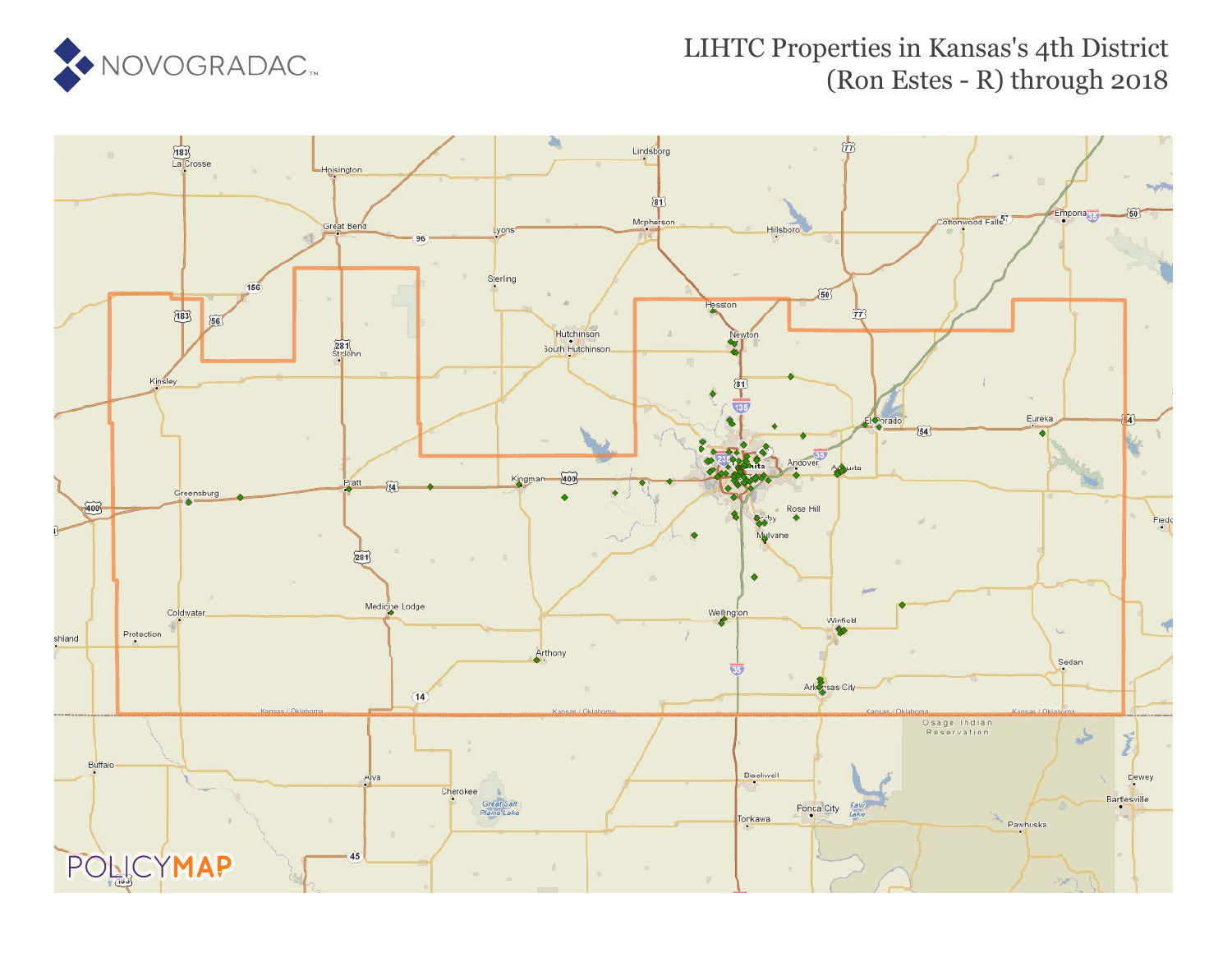| <b>Project Name</b>                               | <b>Address</b>                        | City                           | <b>State</b>           | <b>Zip Code</b> | Nonprofit<br>Sponsor   | <b>Allocation</b><br><b>Year</b> | <b>Annual</b><br><b>Allocated</b><br><b>Amount</b> | <b>Year Placed</b><br>in Service | <b>Construction Type</b>  | <b>Total</b><br><b>Units</b> | Low<br><b>Income</b><br><b>Units</b> | <b>Rent or</b><br><b>Income</b><br><b>Ceiling</b> | <b>Credit</b><br>Percentage Bond  | Tax-<br><b>Exempt</b> | <b>HUD Multi-</b><br>Family<br><b>Financing/Rental</b><br><b>Assistance</b> |
|---------------------------------------------------|---------------------------------------|--------------------------------|------------------------|-----------------|------------------------|----------------------------------|----------------------------------------------------|----------------------------------|---------------------------|------------------------------|--------------------------------------|---------------------------------------------------|-----------------------------------|-----------------------|-----------------------------------------------------------------------------|
| MEADOWBROOK APTS $^{1501}_{ST}$ OLD MAIN NEWTON   |                                       |                                | KS                     | 67114           | No                     | 1993                             | \$0                                                | 1994                             | New Construction          | 68                           | 68                                   |                                                   | $70$ % present $\,$ No $\,$ value |                       |                                                                             |
| <b>GARDEN WALK OF</b><br><b>ARKANSAS CITY</b>     | RD                                    | 619 W SKYLINE ARKANSAS CITY    | KS                     | 67005           | $\mathbf{No}$          | 1994                             | \$36,996                                           | 1994                             | New Construction          | 24                           | 24                                   |                                                   | Not<br>Indicated                  | No                    |                                                                             |
| PARKLANE APTS                                     | $5123$ E LINCOLN WICHITA<br><b>ST</b> |                                | KS                     | 67218           | $\rm \bf No$           | 1994                             | \$0                                                | 1994                             | Acquisition and Rehab 232 |                              | $\bf{0}$                             |                                                   | Not<br>Indicated                  | $\mathbf {No}$        |                                                                             |
| SOUTH PARK APTS I                                 | 1501 OLD MAIN NEWTON<br><b>ST</b>     |                                | $\mathbf{K}\mathbf{S}$ | 67114           | $\rm\thinspace No$     | 1993                             | \$276,113                                          | 1994                             | New Construction          | 68                           | $\bf{0}$                             |                                                   | Not<br>$\operatorname{Indicated}$ | No                    |                                                                             |
| <b>BRADFORD GLEN</b>                              | 888 S<br>HYDRAULIC ST                 | <b>WICHITA</b>                 | $\mathbf{K}\mathbf{S}$ | 67211           | No                     | 1993                             | \$201,753                                          | 1995                             | Acquisition and Rehab 108 |                              | 108                                  |                                                   | Not<br>Indicated                  | No                    |                                                                             |
| MAPLE RIDGE                                       | 400 N RIDGE RD HESSTON                |                                | KS                     |                 | $\mathbf {No}$         | 1994                             | \$214,164                                          | 1995                             | New Construction          | 48                           | $\bf{0}$                             |                                                   | Not<br>Indicated                  | No                    |                                                                             |
| MERTON AFFORDABLE $_{ST}^{1125}$ W MERTON WICHITA |                                       |                                | KS                     | 67213           | No                     | 1993                             | \$98,269                                           | 1995                             | Acquisition and Rehab 26  |                              | 25                                   |                                                   | Not<br>Indicated                  | $\mathbf {No}$        |                                                                             |
| <b>LAWNDALE SENIOR</b><br><b>RESIDENCES</b>       | 1600 N MAIN ST EL DORADO              |                                | KS                     | 67042           | No                     | 1994                             | \$103,035                                          | 1995                             | New Construction          | 30                           | 30                                   |                                                   | Not<br>Indicated                  | No                    |                                                                             |
| <b>WALNUT RIVER APTS</b><br><b>PHASE I</b>        | 925 SE RIVER<br>RD                    | EL DORADO                      | KS                     | 67042           | No                     | 1994                             | \$312,784                                          | 1995                             | <b>New Construction</b>   | 76                           | 76                                   |                                                   | Not<br>Indicated                  | No                    |                                                                             |
| PINECREST VILLAGE I                               | 1537 S BATTIN<br>ST                   | <b>WICHITA</b>                 | KS                     | 67218           | $\mathbf{N}\mathbf{o}$ | 1995                             | \$119,866                                          | 1996                             | Acquisition and Rehab 117 |                              | 117                                  |                                                   | Not<br>Indicated                  | $\mathbf{No}$         |                                                                             |
| SOUTH BEACH APTS                                  | 230 N MOSLEY<br><b>ST</b>             | <b>WICHITA</b>                 | KS                     | 67202           | No                     | 1995                             | \$0                                                | 1996                             | <b>New Construction</b>   | 24                           | 12                                   |                                                   | Not<br>Indicated                  | No                    |                                                                             |
| <b>CIMARRON APTS</b>                              | 734 N RIDGE RD WICHITA                |                                | $\mathbf{K}\mathbf{S}$ | 67212           | $\rm\thinspace No$     | 1996                             | \$139,135                                          | 1996                             | New Construction          | 132                          | $\bf{0}$                             |                                                   | Not<br>Indicated                  | $\mathbf {No}$        |                                                                             |
| <b>SUNFLOWER</b><br><b>GARDENS</b>                | $\operatorname{AVE}$                  | 460 N EMPORIA VALLEY CENTER KS |                        | 67147           | $\mathbf{Yes}$         | 1995                             | \$117,249                                          | 1996                             | <b>New Construction</b>   | 24                           | 24                                   |                                                   | $70\,\%$ present $\,$ No value    |                       |                                                                             |

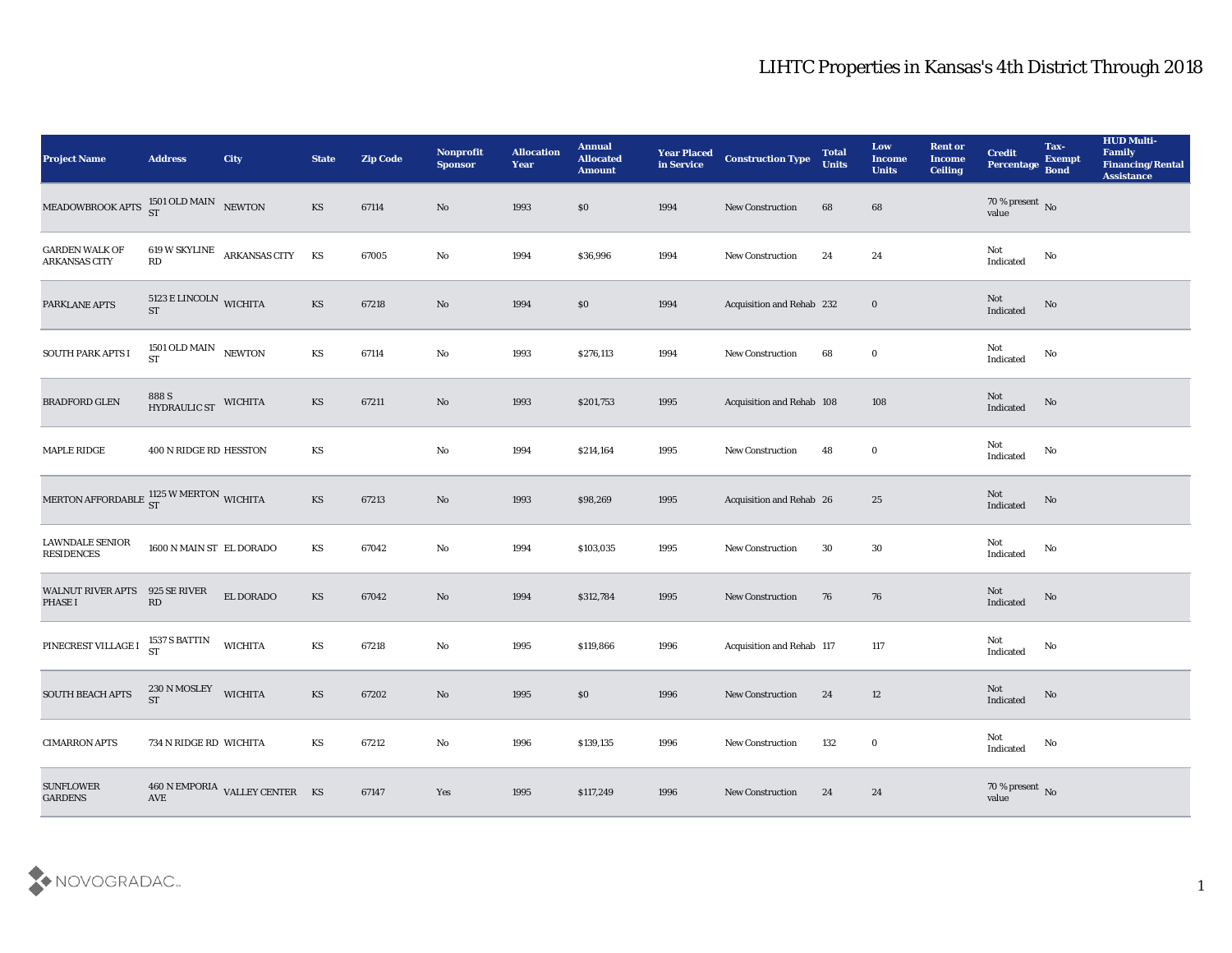| <b>Project Name</b>                              | <b>Address</b>                      | <b>City</b>     | <b>State</b>           | <b>Zip Code</b> | Nonprofit<br><b>Sponsor</b> | <b>Allocation</b><br><b>Year</b> | <b>Annual</b><br><b>Allocated</b><br><b>Amount</b> | <b>Year Placed</b><br>in Service | <b>Construction Type</b> | <b>Total</b><br><b>Units</b> | Low<br><b>Income</b><br><b>Units</b> | <b>Rent or</b><br><b>Income</b><br><b>Ceiling</b> | <b>Credit</b><br>Percentage    | Tax-<br><b>Exempt</b><br><b>Bond</b> | <b>HUD Multi-</b><br>Family<br><b>Financing/Rental</b><br><b>Assistance</b> |
|--------------------------------------------------|-------------------------------------|-----------------|------------------------|-----------------|-----------------------------|----------------------------------|----------------------------------------------------|----------------------------------|--------------------------|------------------------------|--------------------------------------|---------------------------------------------------|--------------------------------|--------------------------------------|-----------------------------------------------------------------------------|
| <b>BENTON SENIOR</b><br><b>RESIDENCES</b>        | 515 PLUM BLUE BENTON<br>$\rm CIR$   |                 | KS                     | 67017           | No                          | 1995                             | \$24,777                                           | 1997                             | <b>New Construction</b>  | 12                           | 12                                   |                                                   | Not<br>Indicated               | No                                   |                                                                             |
| <b>COUNTRY ACRES</b><br><b>SENIOR RESIDENCES</b> | $300$ N COUNTRY WICHITA ACRES AVE   |                 | KS                     | 67212           | No                          | 1995                             | \$230,166                                          | 1997                             | <b>New Construction</b>  | 56                           | 55                                   |                                                   | Not<br>Indicated               | No                                   |                                                                             |
| PINECREST VILLAGE II 1537 S BATTIN<br>(WICHITA)  | ${\cal S}{\cal T}$                  | <b>WICHITA</b>  | KS                     | 67218           | No                          | 1996                             | \$41,402                                           | 1997                             | Acquisition and Rehab 40 |                              | 40                                   |                                                   | Not<br>Indicated               | $\mathbf{N}\mathbf{o}$               |                                                                             |
| PLAZA NORTH                                      | 2113 N<br><b>MADISON AVE</b>        | <b>WICHITA</b>  | KS                     | 67214           | Yes                         | 1995                             | \$575,640                                          | 1997                             | <b>New Construction</b>  | 76                           | 76                                   |                                                   | $70\,\%$ present $\,$ No value |                                      |                                                                             |
| <b>BROADMOOR AT</b><br><b>CHELSEA</b>            | 7767 W 21ST ST<br>${\bf N}$         | <b>WICHITA</b>  | KS                     | 67205           | $\rm\thinspace No$          | 1997                             | \$302,538                                          | 1997                             | <b>New Construction</b>  | 240                          | 240                                  |                                                   | Not<br>Indicated               | No                                   |                                                                             |
| <b>INNES STATION</b>                             | 701 E FIRST ST WICHITA              |                 | KS                     | 67202           | No                          | 1999                             | \$24,854                                           | 1998                             | <b>New Construction</b>  | 80                           | $\bf{0}$                             |                                                   | Not<br>Indicated               | Yes                                  |                                                                             |
| <b>CUNNINGHAM</b><br><b>TOWNHOMES</b>            | 315 N MAIN ST CUNNINGHAM            |                 | KS                     | 67035           | No                          | 1997                             | \$27,620                                           | 1999                             | <b>New Construction</b>  | 6                            | 6                                    |                                                   | Not<br>Indicated               | No                                   |                                                                             |
| <b>EASTERN</b><br><b>TOWNHOMES</b>               | 1500 E SIXTH ST PRATT               |                 | KS                     | 67124           | No                          | 1997                             | \$144,277                                          | 1999                             | <b>New Construction</b>  | 24                           | 24                                   |                                                   | Not<br>Indicated               | No                                   |                                                                             |
| MULVANE HOUSING                                  | 340 E ROCK RD MULVANE<br>CT         |                 | $\mathbf{K}\mathbf{S}$ | 67110           | No                          | 1998                             | \$264,084                                          | 1999                             | Acquisition and Rehab 45 |                              | $\bf{0}$                             |                                                   | Not<br>Indicated               | No                                   |                                                                             |
| <b>SOUTH MARKET</b><br><b>STUDIOS</b>            | 833 S MARKET<br><b>ST</b>           | <b>WICHITA</b>  | KS                     | 67211           | Yes                         | 1998                             | \$52,843                                           | 1999                             | Acquisition and Rehab 20 |                              | $\bf{0}$                             |                                                   | $70\,\%$ present $\,$ No value |                                      |                                                                             |
| ANDOVER CROSSING<br><b>APTS</b>                  | 404 S SUNSET<br>DR                  | <b>ANDOVER</b>  | KS                     | 67002           | No                          | 1999                             | \$232,543                                          | 2000                             | New Construction         | 44                           | 44                                   |                                                   | Not<br>Indicated               | No                                   |                                                                             |
| <b>KINGMAN</b><br><b>TOWNHOMES I</b>             | 406 W<br>BROADWAY DR                | KINGMAN         | $\mathbf{K}\mathbf{S}$ | 67068           | $\rm\thinspace No$          | 1998                             | \$69,054                                           | 2000                             | <b>New Construction</b>  | 10                           | $\bf{0}$                             |                                                   | Not<br>Indicated               | $\rm No$                             |                                                                             |
| SILVERWOOD APTS                                  | 2726 E 12TH<br>$\operatorname{AVE}$ | <b>WINFIELD</b> | $\mathbf{K}\mathbf{S}$ | 67156           | $\mathbf {No}$              | 1999                             | \$257,519                                          | 2000                             | New Construction         | 48                           | ${\bf 48}$                           |                                                   | ${\rm Not}$ Indicated          | ${\bf No}$                           |                                                                             |

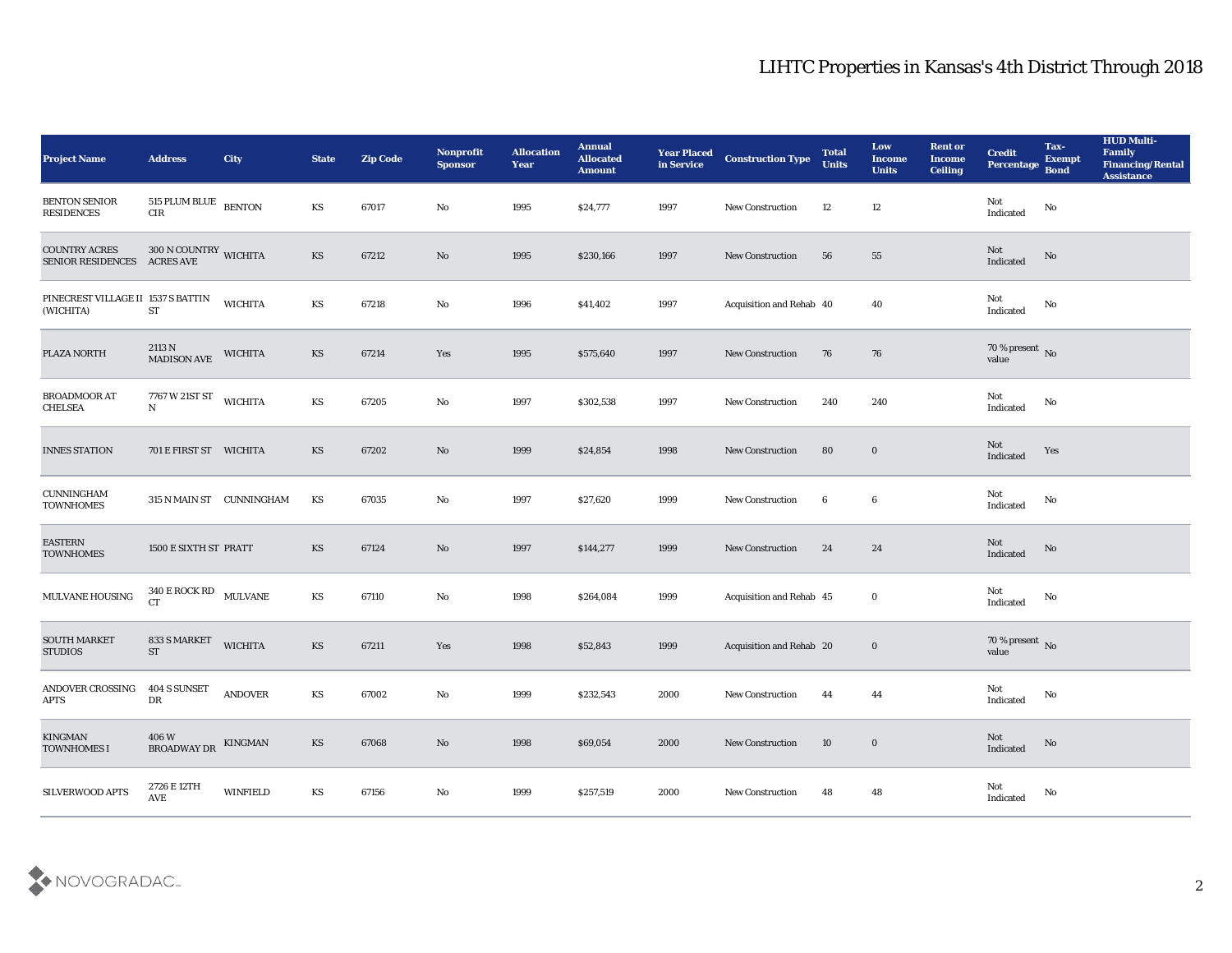| <b>Project Name</b>                          | <b>Address</b>                    | <b>City</b>     | <b>State</b>           | <b>Zip Code</b> | Nonprofit<br><b>Sponsor</b> | <b>Allocation</b><br><b>Year</b> | <b>Annual</b><br><b>Allocated</b><br><b>Amount</b> | <b>Year Placed<br/>in Service</b> | <b>Construction Type</b>  | <b>Total</b><br><b>Units</b> | Low<br><b>Income</b><br><b>Units</b> | <b>Rent or</b><br><b>Income</b><br><b>Ceiling</b> | <b>Credit</b><br>Percentage       | Tax-<br><b>Exempt</b><br><b>Bond</b> | <b>HUD Multi-</b><br>Family<br><b>Financing/Rental</b><br><b>Assistance</b> |
|----------------------------------------------|-----------------------------------|-----------------|------------------------|-----------------|-----------------------------|----------------------------------|----------------------------------------------------|-----------------------------------|---------------------------|------------------------------|--------------------------------------|---------------------------------------------------|-----------------------------------|--------------------------------------|-----------------------------------------------------------------------------|
| SHANGRI-LA APTS                              | 330 N MAIN ST BURDEN              |                 | KS                     | 67019           | No                          | 1998                             | \$23,637                                           | 2000                              | <b>New Construction</b>   | 8                            | $8\phantom{1}$                       |                                                   | Not<br>Indicated                  | No                                   |                                                                             |
| HERITAGE PLACE OF<br><b>HAVILAND</b>         | 301 N MAIN ST HAVILAND            |                 | KS                     | 67059           | No                          | 2000                             | \$28,952                                           | 2001                              | <b>New Construction</b>   | 6                            | $\boldsymbol{6}$                     |                                                   | Not<br>$\operatorname{Indicated}$ | No                                   |                                                                             |
| ROCKRIDGE APTS                               | 421 W BRYANT<br>RD                | ARKANSAS CITY   | KS                     | 67005           | No                          | 2001                             | \$200,048                                          | 2001                              | <b>New Construction</b>   | 36                           | 36                                   |                                                   | Not<br>Indicated                  | No                                   |                                                                             |
| SEDGWICK SUNDANCE 226 FRANCES<br><b>APTS</b> | CT                                | <b>SEDGWICK</b> | KS                     | 67135           | No                          | 2000                             | \$166,362                                          | 2001                              | <b>New Construction</b>   | 24                           | 24                                   |                                                   | Not<br>Indicated                  | No                                   |                                                                             |
| SOUTH PARK APTS II                           | $1501$ OLD MAIN $$\rm NEWTON$$ ST |                 | KS                     | 67114           | No                          | 2000                             | \$271,533                                          | 2001                              | <b>New Construction</b>   | 60                           | 30                                   |                                                   | Not<br>Indicated                  | No                                   |                                                                             |
| <b>WALNUT RIVER APTS</b><br>PHASE II         | 925 SE RIVER<br>RD                | EL DORADO       | KS                     | 67042           | No                          | 2000                             | \$168,940                                          | 2001                              | <b>New Construction</b>   | 48                           | 32                                   |                                                   | Not<br>Indicated                  | No                                   |                                                                             |
| <b>BROOKSIDE</b><br>COTTAGES                 | 711 SMILES AVE AUGUSTA            |                 | KS                     | 67010           | No                          | 1999                             | \$220,282                                          | 2001                              | New Construction          | 48                           | 48                                   |                                                   | Not<br>$\operatorname{Indicated}$ | $\rm No$                             |                                                                             |
| CHAPEL RIDGE OF<br><b>HAYSVILLE</b>          | 235 S JANE ST HAYSVILLE           |                 | KS                     | 67060           | No                          | 1999                             | \$233,086                                          | 2001                              | <b>New Construction</b>   | 64                           | $\bf{0}$                             |                                                   | Not<br>Indicated                  | No                                   |                                                                             |
| EATON PLACE                                  | 517 E DOUGLAS WICHITA<br>AVE      |                 | <b>KS</b>              | 67202           | No                          | 2001                             | \$72,091                                           | 2001                              | Acquisition and Rehab 115 |                              | 26                                   | 50% AMGI                                          | Not<br>Indicated                  | No                                   |                                                                             |
| <b>HEARTH HOLLOW</b><br><b>APTS</b>          | 200 S<br><b>WOODLAWN</b><br>BLVD  | <b>DERBY</b>    | KS                     | 67037           | No                          | 2001                             | \$208,712                                          | 2001                              | <b>New Construction</b>   | 142                          | 142                                  |                                                   | Not<br>Indicated                  | No                                   |                                                                             |
| <b>INTER-FAITH VILLA</b><br><b>COURTS I</b>  | 848 N MARKET<br><b>ST</b>         | <b>WICHITA</b>  | <b>KS</b>              | 67214           | No                          | 2001                             | \$338,743                                          | 2002                              | <b>New Construction</b>   | 37                           | 37                                   |                                                   | Not<br>Indicated                  | No                                   |                                                                             |
| MUNDINGER HALL<br>PHASE I                    | 1315 E SIXTH<br>AVE               | <b>WINFIELD</b> | $\mathbf{K}\mathbf{S}$ | 67156           | $\mathbf {No}$              | 2002                             | \$102,608                                          | 2002                              | Acquisition and Rehab 24  |                              | $\bf 24$                             |                                                   | Not<br>Indicated                  | $\mathbf{N}\mathbf{o}$               |                                                                             |
| PRAIRIE VILLA AT<br>EAST 21ST STREET         | 5640 E 21ST ST<br>${\bf N}$       | <b>WICHITA</b>  | $\mathbf{K}\mathbf{S}$ | 67208           | $\rm\thinspace No$          | 2001                             | \$73,138                                           | 2002                              | Acquisition and Rehab 78  |                              | 78                                   |                                                   | Not<br>Indicated                  | $\mathbf {No}$                       |                                                                             |

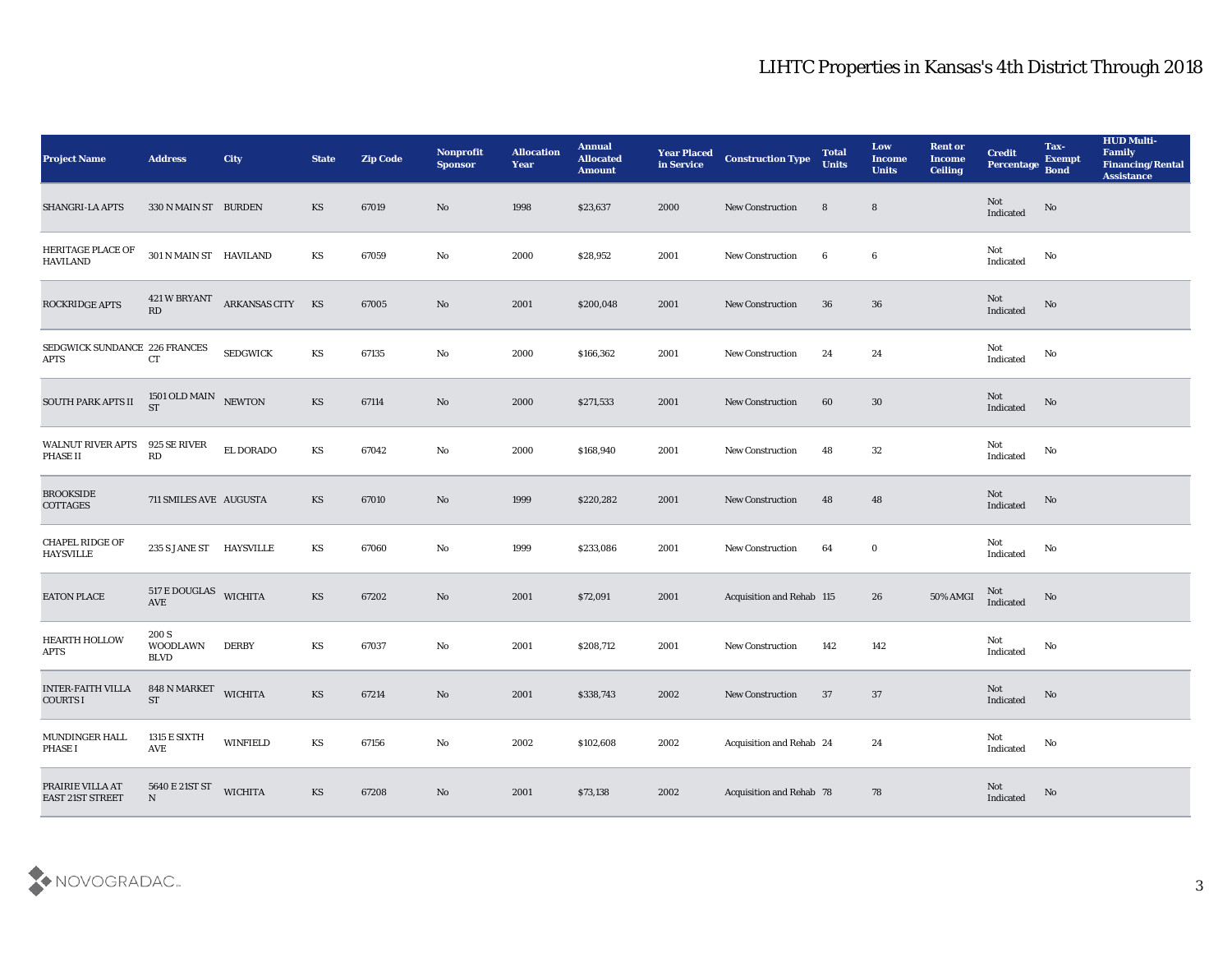| <b>Project Name</b>                          | <b>Address</b>                               | City                             | <b>State</b>           | <b>Zip Code</b> | Nonprofit<br><b>Sponsor</b> | <b>Allocation</b><br><b>Year</b> | <b>Annual</b><br><b>Allocated</b><br><b>Amount</b> | <b>Year Placed</b><br>in Service | <b>Construction Type</b>  | <b>Total</b><br><b>Units</b> | Low<br><b>Income</b><br><b>Units</b> | <b>Rent or</b><br><b>Income</b><br><b>Ceiling</b> | <b>Credit</b><br>Percentage                 | Tax-<br><b>Exempt</b><br><b>Bond</b> | <b>HUD Multi-</b><br>Family<br><b>Financing/Rental</b><br><b>Assistance</b> |
|----------------------------------------------|----------------------------------------------|----------------------------------|------------------------|-----------------|-----------------------------|----------------------------------|----------------------------------------------------|----------------------------------|---------------------------|------------------------------|--------------------------------------|---------------------------------------------------|---------------------------------------------|--------------------------------------|-----------------------------------------------------------------------------|
| <b>WELLINGTON PLACE</b>                      | 924 S<br>WASHINGTON WELLINGTON<br>AVE        |                                  | KS                     | 67152           | No                          | 2000                             | \$0                                                | 2002                             | Acquisition and Rehab 18  |                              | 15                                   |                                                   | <b>Both 30%</b><br>and 70%<br>present value | No                                   |                                                                             |
| <b>BUTTONWOOD TREE</b><br><b>APTS</b>        | 9211 E HARRY<br>ST                           | <b>WICHITA</b>                   | KS                     | 67207           | No                          | 2004                             | \$310,508                                          | 2002                             | Acquisition and Rehab 216 |                              | 173                                  |                                                   | Not<br>Indicated                            | Yes                                  |                                                                             |
| LINCOLN SCHOOL<br><b>APTS / LINCOLN PARK</b> | 400 W SIXTH ST NEWTON                        |                                  | KS                     | 67114           | No                          | 2002                             | \$174,041                                          | 2002                             | Acquisition and Rehab 24  |                              | $\bf{0}$                             |                                                   | Not<br>Indicated                            | No                                   |                                                                             |
| <b>AUGUSTA SENIOR</b><br><b>RESIDENCES</b>   | 1515<br>CLUBHOUSE DR AUGUSTA                 |                                  | KS                     | 67010           | No                          | 2002                             | \$54,532                                           | 2003                             | Acquisition and Rehab 48  |                              | 44                                   |                                                   | Not<br>Indicated                            | No                                   |                                                                             |
| <b>COUNTRY PARK</b><br><b>RESIDENCES I</b>   | 4616 N<br><b>HYDRAULIC ST</b>                | PARK CITY                        | KS                     | 67219           | No                          | 2003                             | \$741,200                                          | 2003                             | <b>New Construction</b>   | 80                           | 68                                   |                                                   | Not<br>Indicated                            | No                                   |                                                                             |
| <b>KINGMAN</b><br><b>TOWNHOMES II</b>        | 402 W SUNSET<br>DR                           | <b>KINGMAN</b>                   | KS                     | 67068           | No                          | 2002                             | \$70,998                                           | 2003                             | <b>New Construction</b>   | $8\phantom{1}$               | $8\phantom{1}$                       |                                                   | Not<br>Indicated                            | No                                   |                                                                             |
| SUNSET TOWNHOMES 1107 BOYD AVE NEWTON        |                                              |                                  | KS                     | 67114           | No                          | 2003                             | \$143,897                                          | 2003                             | Acquisition and Rehab 50  |                              | 50                                   |                                                   | Not<br>Indicated                            | No                                   |                                                                             |
| <b>BROOKFIELD APTS</b>                       |                                              | 1220 E FORD ST VALLEY CENTER KS  |                        | 67147           | No                          | 2004                             | \$263,998                                          | 2004                             | <b>New Construction</b>   | 48                           | 48                                   |                                                   | Not<br>Indicated                            | No                                   |                                                                             |
| <b>RIDGE VIEW APTS</b>                       | $7003$ W 34TH ST $\,$ WICHITA<br>$\mathbf N$ |                                  | KS                     | 67205           | $\mathbf{N}\mathbf{o}$      | 2003                             | \$439,122                                          | 2004                             | <b>New Construction</b>   | 68                           | 66                                   |                                                   | Not<br>Indicated                            | No                                   |                                                                             |
| <b>SUNFLOWER</b><br><b>GARDENS</b>           | AVE                                          | 440 N EMPORIA VALLEY CENTER $KS$ |                        | 67147           | No                          | 2004                             | \$96,048                                           | 2004                             | <b>New Construction</b>   | 18                           | 18                                   |                                                   | Not<br>Indicated                            | No                                   |                                                                             |
| THE HARVESTER<br><b>LOFTS</b>                | <b>355 N ROCK</b><br><b>ISLAND ST</b>        | <b>WICHITA</b>                   | KS                     | 67202           | No                          | 2002                             | \$259,655                                          | 2004                             | <b>New Construction</b>   | 48                           | 24                                   |                                                   | Not<br>Indicated                            | No                                   |                                                                             |
| PARKLANE GARDENS                             | 951 S BLECKLEY WICHITA<br>${\rm D}{\rm R}$   |                                  | $\mathbf{K}\mathbf{S}$ | 67218           | $\mathbf {No}$              | 2004                             | \$100,041                                          | 2004                             | Acquisition and Rehab 87  |                              | 69                                   |                                                   | $\mathbf{Not}$<br>Indicated                 | $\rm \bf No$                         |                                                                             |
| <b>AUGUSTA HEIGHTS</b>                       | 1704 CUSTER LN AUGUSTA                       |                                  | $\mathbf{K}\mathbf{S}$ | 67010           | $\rm\thinspace No$          | $\boldsymbol{2005}$              | \$46,285                                           | 2005                             | New Construction          | 20                           | $20\,$                               |                                                   | $\rm Not$ Indicated                         | $\mathbf{N}\mathbf{o}$               |                                                                             |

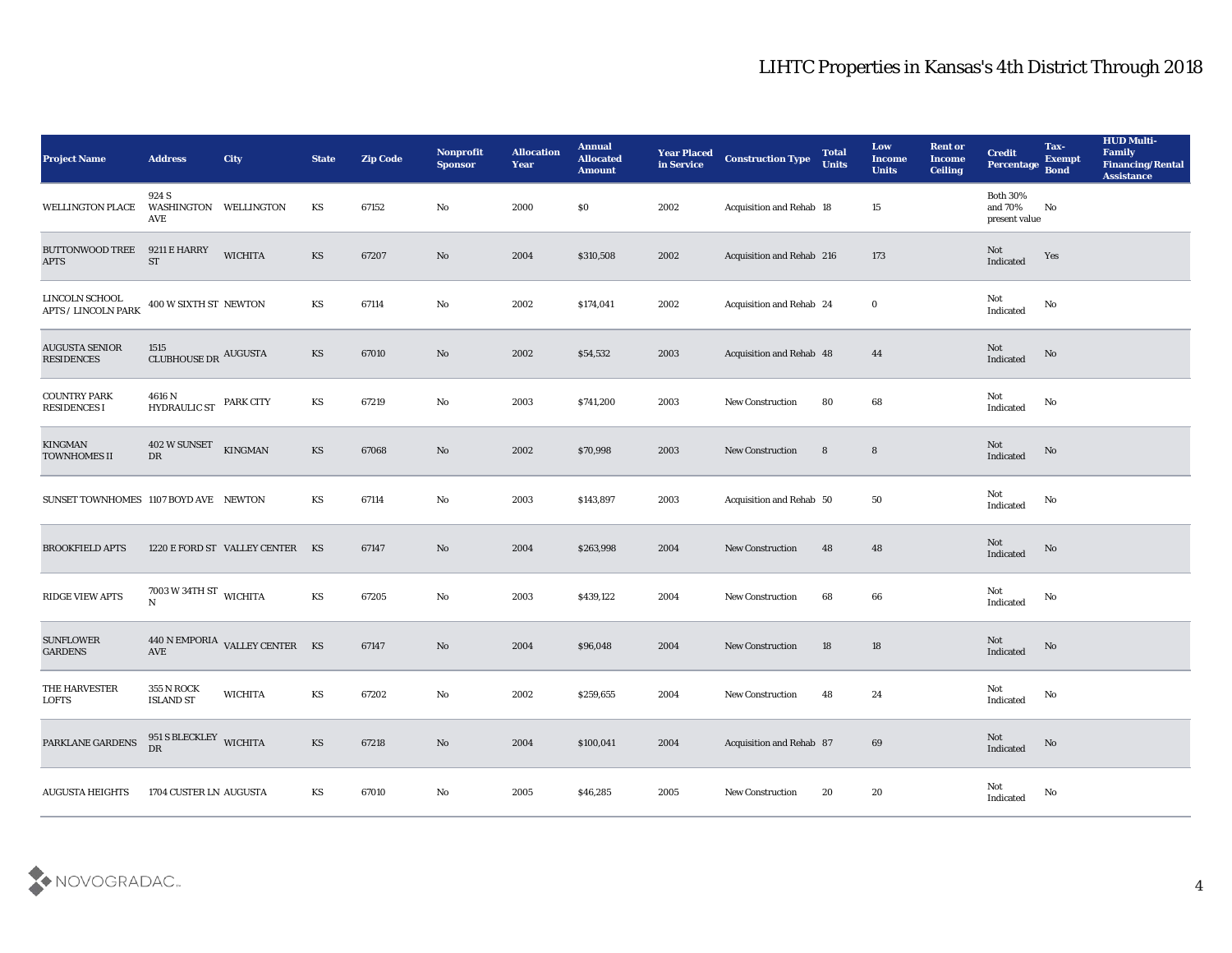| <b>Project Name</b>                                             | <b>Address</b>                                      | City             | <b>State</b>           | <b>Zip Code</b> | Nonprofit<br><b>Sponsor</b> | <b>Allocation</b><br><b>Year</b> | <b>Annual</b><br><b>Allocated</b><br><b>Amount</b> | <b>Year Placed</b><br>in Service | <b>Construction Type</b>              | <b>Total</b><br><b>Units</b> | Low<br><b>Income</b><br><b>Units</b> | <b>Rent or</b><br><b>Income</b><br><b>Ceiling</b> | <b>Credit</b><br>Percentage Bond                  | Tax-<br><b>Exempt</b> | <b>HUD Multi-</b><br>Family<br><b>Financing/Rental</b><br><b>Assistance</b> |
|-----------------------------------------------------------------|-----------------------------------------------------|------------------|------------------------|-----------------|-----------------------------|----------------------------------|----------------------------------------------------|----------------------------------|---------------------------------------|------------------------------|--------------------------------------|---------------------------------------------------|---------------------------------------------------|-----------------------|-----------------------------------------------------------------------------|
| BRIDGEWATER APTS I 335 S JANE ST HAYSVILLE                      |                                                     |                  | KS                     | 67060           | No                          | 2005                             | \$281,886                                          | 2005                             | <b>New Construction</b>               | 48                           | 48                                   |                                                   | Not<br>$\label{thm:indicated} \textbf{Indicated}$ | No                    |                                                                             |
| KOURI PLACE APTS                                                | 4717 W<br>DOUGLAS AVE                               | <b>WICHITA</b>   | KS                     | 67209           | Yes                         | 2005                             | \$126,863                                          | 2005                             | <b>New Construction</b>               | 15                           | 15                                   |                                                   | Not<br>Indicated                                  | No                    |                                                                             |
| CHENEY SUNPRAIRIE 137 SUNDANCE<br><b>APTS</b>                   | ${\rm DR}$                                          | <b>CHENEY</b>    | KS                     | 67025           | No                          | 2004                             | \$207,083                                          | 2005                             | New Construction                      | 24                           | $\bf{0}$                             |                                                   | Not<br>Indicated                                  | No                    |                                                                             |
| PRAIRIE VILLA AT<br><b>BEACON HILL</b>                          | $2400$ N BEACON $_{\rm WICHITA}$<br><b>HILL ST</b>  |                  | KS                     | 67220           | No                          | 2004                             | \$448,319                                          | 2005                             | New Construction                      | 60                           | 60                                   |                                                   | Not<br>Indicated                                  | No                    |                                                                             |
| <b>LEGACY SQUARE</b>                                            | 401 E THIRD ST WICHITA                              |                  | KS                     | 67202           | Yes                         | 2004                             | \$257,697                                          | 2005                             | Both New Construction $\,$ 49 and A/R |                              | 49                                   | 60% AMGI                                          | $70\,\%$ present $\,$ No value                    |                       |                                                                             |
| CANTERBURY VILLAGE $_{\rm CT}^{2300 \text{ ST JAMES}}$ winfield |                                                     |                  | $\mathbf{K}\mathbf{S}$ | 67156           | No                          | 2004                             | \$223,795                                          | 2006                             | Acquisition and Rehab 100             |                              | 100                                  |                                                   | Not<br>Indicated                                  | No                    |                                                                             |
| ELIZABETH ESTATES 1230 W 42ND ST WICHITA<br><b>PHASE II</b>     | S                                                   |                  | KS                     | 67217           | Yes                         | 2005                             | \$305,394                                          | 2006                             | <b>New Construction</b>               | 36                           | 36                                   |                                                   | Not<br>Indicated                                  | No                    |                                                                             |
| FIELDSTONE APTS PHA: 5050 N MAIZE                               |                                                     | <b>MAIZE</b>     | KS                     | 67101           | $\mathbf{N}\mathbf{o}$      | 2006                             | \$281,828                                          | 2006                             | <b>New Construction</b>               | 48                           | 48                                   |                                                   | Not<br>Indicated                                  | No                    |                                                                             |
| <b>GODDARD SENIOR APT: 500 EASY ST</b>                          |                                                     | <b>GODDARD</b>   | KS                     | 67052           | No                          | 2006                             | \$63,884                                           | 2006                             | <b>Acquisition and Rehab 12</b>       |                              | 10                                   | 60% AMGI                                          | Not<br>Indicated                                  | No                    |                                                                             |
| <b>HOPE VILLAGE APTS</b>                                        | 1410 N<br><b>HOLYOKE ST</b>                         | <b>WICHITA</b>   | KS                     | 67208           | Yes                         | 2005                             | \$193,637                                          | 2006                             | <b>New Construction</b>               | 22                           | 22                                   |                                                   | Not<br>Indicated                                  | $\mathbf{No}$         |                                                                             |
| MAIN STREET PLACE SE <sup>120</sup> E KARLA                     |                                                     | <b>HAYSVILLE</b> | KS                     | 67060           | No                          | 2005                             | \$316,908                                          | 2006                             | <b>New Construction</b>               | 59                           | 59                                   |                                                   | Not<br>Indicated                                  | No                    |                                                                             |
| OLD ENGLISH COURT 1156 N EMPORIA WICHITA<br><b>APTS</b>         | ${\cal S}{\cal T}$                                  |                  | $\mathbf{K}\mathbf{S}$ | 67214           | $\rm\thinspace No$          | 2006                             | \$238,879                                          | 2006                             | <b>New Construction</b>               | 32                           | $32\,$                               |                                                   | Not<br>Indicated                                  | $\mathbf {No}$        |                                                                             |
| THE VILLAS AT<br><b>HAMPTON LAKES</b>                           | $10845\,\mathrm{W}$ $$\rm \,MAIZE$$ $$\rm \,MAIZE$$ |                  | $\mathbf{K}\mathbf{S}$ | 67101           | $\mathbf {No}$              | 2005                             | \$260,620                                          | 2006                             | New Construction                      | 30                           | $\bf{0}$                             |                                                   | Not<br>Indicated                                  | $\rm No$              |                                                                             |

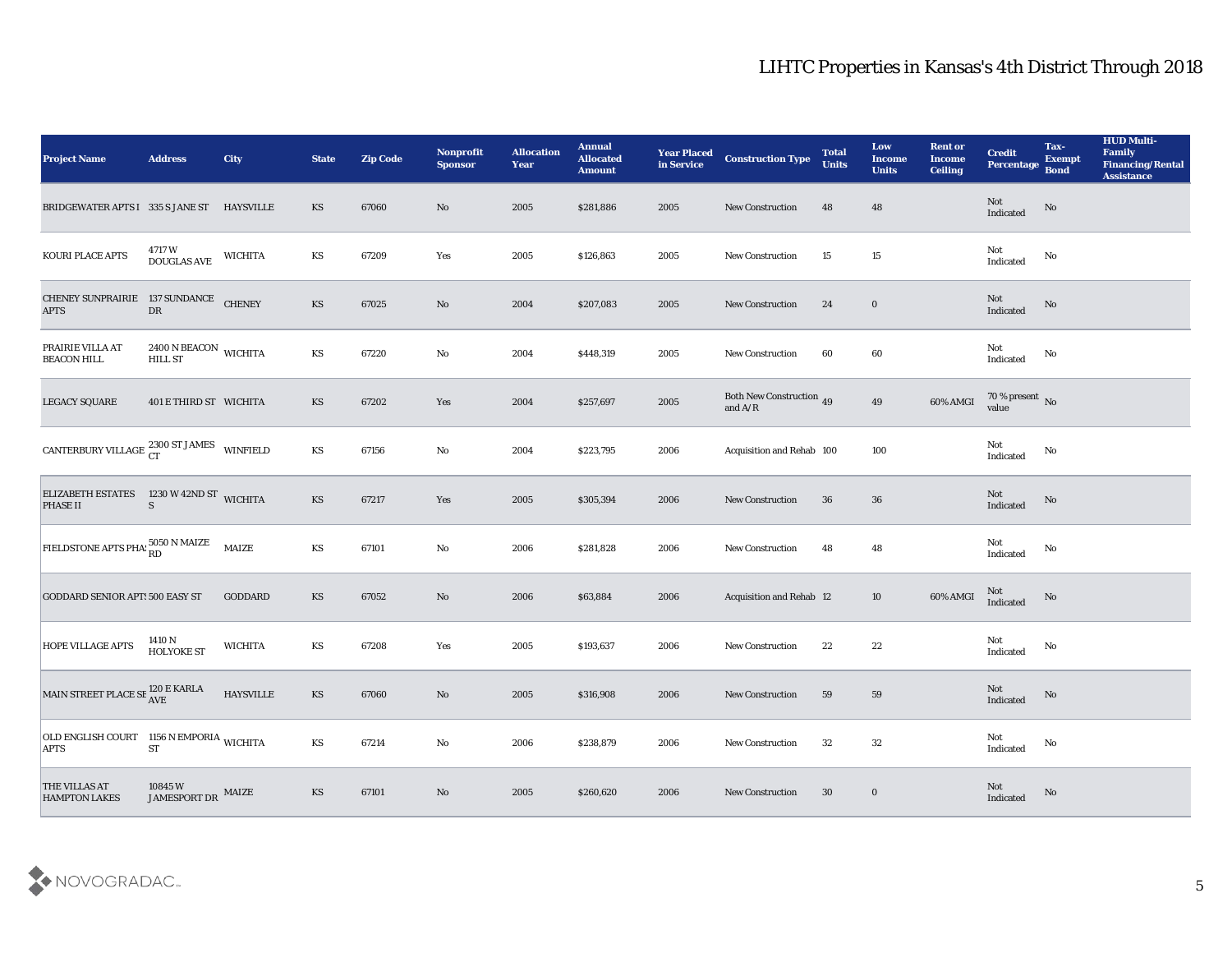| <b>Project Name</b>                                       | <b>Address</b>                              | <b>City</b>       | <b>State</b>           | <b>Zip Code</b> | Nonprofit<br><b>Sponsor</b> | <b>Allocation</b><br><b>Year</b> | <b>Annual</b><br><b>Allocated</b><br><b>Amount</b> | <b>Year Placed</b><br>in Service | <b>Construction Type</b>  | <b>Total</b><br><b>Units</b> | Low<br><b>Income</b><br><b>Units</b> | <b>Rent or</b><br><b>Income</b><br><b>Ceiling</b> | <b>Credit</b><br>Percentage                                                                                          | Tax-<br><b>Exempt</b><br><b>Bond</b> | <b>HUD Multi-</b><br>Family<br><b>Financing/Rental</b><br><b>Assistance</b> |
|-----------------------------------------------------------|---------------------------------------------|-------------------|------------------------|-----------------|-----------------------------|----------------------------------|----------------------------------------------------|----------------------------------|---------------------------|------------------------------|--------------------------------------|---------------------------------------------------|----------------------------------------------------------------------------------------------------------------------|--------------------------------------|-----------------------------------------------------------------------------|
| <b>CLEARWATER SENIOR 911 E JANET</b><br><b>RESIDENCES</b> | AVE                                         | <b>CLEARWATER</b> | KS                     | 67026           | No                          | 2006                             | \$157,459                                          | 2007                             | <b>New Construction</b>   | 18                           | 18                                   |                                                   | Not<br>Indicated                                                                                                     | $\rm No$                             |                                                                             |
| MUNDINGER HALL<br><b>PHASE II</b>                         | <b>1415 E SIXTH</b><br>$\operatorname{AVE}$ | <b>WINFIELD</b>   | KS                     | 67156           | No                          | 2007                             | \$88,816                                           | 2007                             | Acquisition and Rehab 12  |                              | $\bf{0}$                             |                                                   | Not<br>Indicated                                                                                                     | No                                   |                                                                             |
| RICHMOND PLACE                                            | 2633 W TENTH<br>ST N                        | <b>WICHITA</b>    | KS                     | 67203           | Yes                         | 2008                             | \$0                                                | 2007                             | New Construction          | 20                           | $\bf{0}$                             |                                                   | Not<br>Indicated                                                                                                     | No                                   |                                                                             |
| <b>BROOKRIDGE PLAZA</b><br><b>APTS</b>                    | 1259 N<br><b>BUCKNER ST</b>                 | <b>DERBY</b>      | KS                     | 67037           | No                          | 2007                             | \$62,446                                           | 2008                             | Acquisition and Rehab 46  |                              | $\bf{0}$                             |                                                   | Not<br>Indicated                                                                                                     | No                                   |                                                                             |
| <b>FIELDSTONE APTS</b><br><b>PHASE II</b>                 | 5050 N MAIZE<br>$\mathbf{R}\mathbf{D}$      | MAIZE             | $\mathbf{K}\mathbf{S}$ | 67101           | No                          | 2008                             | \$313,096                                          | 2008                             | <b>New Construction</b>   | 48                           | 48                                   | 60% AMGI                                          | $70\,\%$ present $\,$ No value                                                                                       |                                      |                                                                             |
| <b>HOPE PROPERTIES III</b>                                | 1146 N TOPEKA<br><b>ST</b>                  | <b>WICHITA</b>    | <b>KS</b>              | 67214           | Yes                         | 2007                             | \$264,035                                          | 2008                             | <b>New Construction</b>   | 32                           | $\bf{0}$                             |                                                   | Not<br>Indicated                                                                                                     | No                                   |                                                                             |
| <b>INTER-FAITH VILLA</b><br><b>COURTS II</b>              | 829 N MARKET<br><b>ST</b>                   | <b>WICHITA</b>    | KS                     | 67214           | Yes                         | 2006                             | \$450,215                                          | 2008                             | Acquisition and Rehab 40  |                              | $\bf{0}$                             |                                                   | Not<br>Indicated                                                                                                     | No                                   |                                                                             |
| <b>PRAIRIE POINTE</b><br><b>TOWNHOMES</b>                 | 101 E IOWA AVE GREENSBURG                   |                   | <b>KS</b>              | 67054           | No                          | 2008                             | \$198,802                                          | 2008                             | <b>New Construction</b>   | 16                           | 16                                   | 60% AMGI                                          | 70 % present No<br>value                                                                                             |                                      |                                                                             |
| <b>SANDSTONE HOMES I</b>                                  | 540<br><b>SUNFLOWER</b><br>DR               | EL DORADO         | KS                     | 67042           | Yes                         | 2008                             | \$129,564                                          | 2008                             | New Construction          | 24                           | 24                                   | 60% AMGI                                          | $70\,\%$ present $\,$ No value                                                                                       |                                      |                                                                             |
| <b>SUNRISE RIDGE</b><br><b>TOWNHOMES</b>                  | 1001 SUNRISE<br>${\rm LN}$                  | <b>ANTHONY</b>    | KS                     | 67003           | Yes                         | 2008                             | \$110,886                                          | 2008                             | <b>New Construction</b>   | 12                           | 12                                   | 60% AMGI                                          | $70\,\%$ present $\,$ No value                                                                                       |                                      |                                                                             |
| <b>WINDRIDGE APTS</b>                                     | 2538 W<br>WILDWOOD LN                       | <b>WICHITA</b>    | KS                     | 67217           | No                          | 2007                             | \$471,736                                          | 2008                             | Acquisition and Rehab 136 |                              | 136                                  |                                                   | Not<br>Indicated                                                                                                     | No                                   |                                                                             |
| MULLEN COURT                                              | 1146 N TOPEKA WICHITA<br><b>ST</b>          |                   | $\mathbf{K}\mathbf{S}$ | 67214           | $\mathbf{Yes}$              | Insufficient<br>Data             | \$264,035                                          | 2008                             | New Construction          | 32                           | 25                                   |                                                   | $60\% \, \text{AMGI} \quad \begin{array}{l} \text{70}\,\% \,\text{present} \\ \text{value} \end{array} \, \text{No}$ |                                      |                                                                             |
| <b>INWOOD CROSSINGS</b>                                   | $3540$ N INWOOD $\,$ WICHITA $S\!T\,$       |                   | $\mathbf{K}\mathbf{S}$ | 67226           | $\mathbf {No}$              | 2010                             | \$605,805                                          | 2009                             | New Construction          | 260                          | 208                                  |                                                   | $30\,\%$ present $\,$ Yes value                                                                                      |                                      |                                                                             |

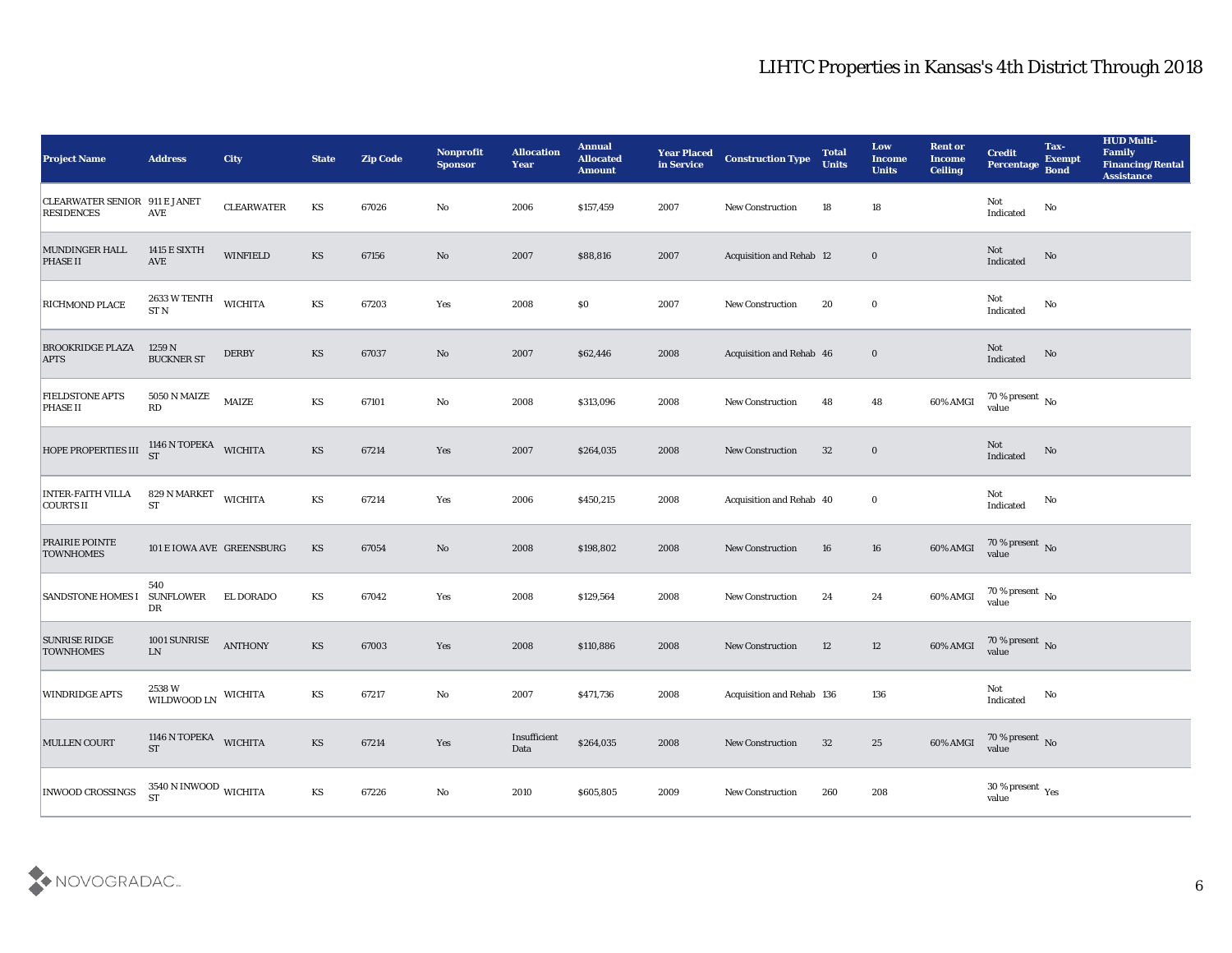| <b>Project Name</b>                                                     | <b>Address</b>                                                           | <b>City</b>      | <b>State</b>           | <b>Zip Code</b> | Nonprofit<br><b>Sponsor</b> | <b>Allocation</b><br><b>Year</b> | <b>Annual</b><br><b>Allocated</b><br><b>Amount</b> | <b>Year Placed</b><br>in Service | <b>Construction Type</b>  | <b>Total</b><br><b>Units</b> | Low<br><b>Income</b><br><b>Units</b> | <b>Rent or</b><br><b>Income</b><br><b>Ceiling</b> | <b>Credit</b><br>Percentage          | Tax-<br><b>Exempt</b><br><b>Bond</b> | <b>HUD Multi-</b><br>Family<br><b>Financing/Rental</b><br><b>Assistance</b> |
|-------------------------------------------------------------------------|--------------------------------------------------------------------------|------------------|------------------------|-----------------|-----------------------------|----------------------------------|----------------------------------------------------|----------------------------------|---------------------------|------------------------------|--------------------------------------|---------------------------------------------------|--------------------------------------|--------------------------------------|-----------------------------------------------------------------------------|
| <b>MADISON AVENUE</b><br><b>APTS</b>                                    | 2145 N TOPEKA WICHITA<br><b>ST</b>                                       |                  | <b>KS</b>              | 67214           | Yes                         | 2008                             | \$457,674                                          | 2009                             | <b>New Construction</b>   | 36                           | 36                                   | 60% AMGI                                          | $70\%$ present No<br>value           |                                      |                                                                             |
| BRIDGEWATER APTS II 333 S JANE ST                                       |                                                                          | HAYSVILLE        | KS                     | 67060           | No                          | 2009                             | $\$0$                                              | 2010                             | <b>New Construction</b>   | 48                           | $\bf{0}$                             |                                                   | 60% AMGI TCEP only No                |                                      |                                                                             |
| <b>COUNTRY ACRES APTS</b>                                               | $355$ N COUNTRY $\,$ WICHITA ACRES AVE                                   |                  | <b>KS</b>              | 67212           | Yes                         | 2009                             | \$0                                                | 2010                             | Acquisition and Rehab 30  |                              | $\bf{0}$                             |                                                   | TCEP only No                         |                                      |                                                                             |
| <b>COUNTRY PARK</b><br><b>RESIDENCES II</b>                             | 4616 N<br>HYDRAULIC ST                                                   | <b>PARK CITY</b> | KS                     | 67219           | No                          | 2009                             | \$199,633                                          | 2010                             | <b>New Construction</b>   | 28                           | 28                                   | 60% AMGI                                          | $70\,\%$ present $\,$ No value       |                                      |                                                                             |
| <b>GARDEN WALK OF</b><br><b>NEWTON</b>                                  | 112 SOUTHPORT NEWTON<br>DR                                               |                  | <b>KS</b>              | 67114           | No                          | 2009                             | \$0\$                                              | 2010                             | Acquisition and Rehab 20  |                              | $\bf{0}$                             |                                                   | Not<br>Indicated                     | No                                   |                                                                             |
| GOVERNEOUR MANOR 7025 E LINCOLN WICHITA                                 |                                                                          |                  | KS                     | 67207           | No                          | 2009                             | \$394,712                                          | 2010                             | Acquisition and Rehab 144 |                              | 144                                  | 60% AMGI                                          | $70\,\%$ present $\,$ No value       |                                      |                                                                             |
| <b>HERITAGE</b><br>TOWNHOMES OF ROSE 338 E BERRY<br>IULI<br><b>HILL</b> |                                                                          | ROSE HILL        | <b>KS</b>              | 67133           | No                          | 2010                             | \$376,670                                          | 2010                             | <b>New Construction</b>   | 26                           | 26                                   | 60% AMGI                                          | $70\,\%$ present $\,$ No value       |                                      |                                                                             |
| MESA VERDE HOMES                                                        | $2317\,\mathrm{W}\,34\mathrm{TH}\,\mathrm{ST}$ WICHITA<br>$\overline{N}$ |                  | KS                     | 67204           | Yes                         | 2009                             | \$368,096                                          | 2010                             | <b>New Construction</b>   | 24                           | 24                                   | 60% AMGI                                          | 70 % present $\sqrt{\ }$ No<br>value |                                      |                                                                             |
| <b>REGAL COTTAGES</b>                                                   | 1056 N<br><b>CLEVELAND</b><br><b>AVE</b>                                 | <b>WICHITA</b>   | <b>KS</b>              | 67214           | No                          | 2009                             | \$524,369                                          | 2010                             | <b>New Construction</b>   | 19                           | $\bf{0}$                             |                                                   | Not<br>Indicated                     | $\rm No$                             |                                                                             |
| <b>REGAL PLAZA</b>                                                      | 2500 E 27TH ST WICHITA                                                   |                  | KS                     | 67219           | No                          | 2009                             | \$371,623                                          | 2010                             | <b>New Construction</b>   | 31                           | $\bf{0}$                             | 60% AMGI                                          | $70\,\%$ present $\,$ No value       |                                      |                                                                             |
| 10TH ST APTS                                                            | 124 W TENTH ST WICHITA<br>N                                              |                  | <b>KS</b>              | 67203           | Yes                         | 2010                             | \$205,266                                          | 2011                             | <b>New Construction</b>   | 10                           | $\bf{0}$                             |                                                   | Not<br>Indicated                     | No                                   |                                                                             |
| <b>BADEN HALL</b>                                                       | 1518 E EIGHTH<br>AVE                                                     | <b>WINFIELD</b>  | $\mathbf{K}\mathbf{S}$ | 67156           | $\mathbf {No}$              | 2011                             | \$327,975                                          | 2011                             | Acquisition and Rehab 24  |                              | 24                                   |                                                   | 60% AMGI 70 % present No             |                                      |                                                                             |
| <b>BROADVIEW TOWERS</b>                                                 | $7701\,\mathrm{E}\,\mathrm{KELLOGG}$ WICHITA DR                          |                  | KS                     | 67207           | $\rm\thinspace No$          | 2009                             | \$350,815                                          | 2011                             | Acquisition and Rehab 60  |                              | 58                                   | 60% AMGI                                          | $70\,\%$ present $\,$ No $\,$ value  |                                      |                                                                             |

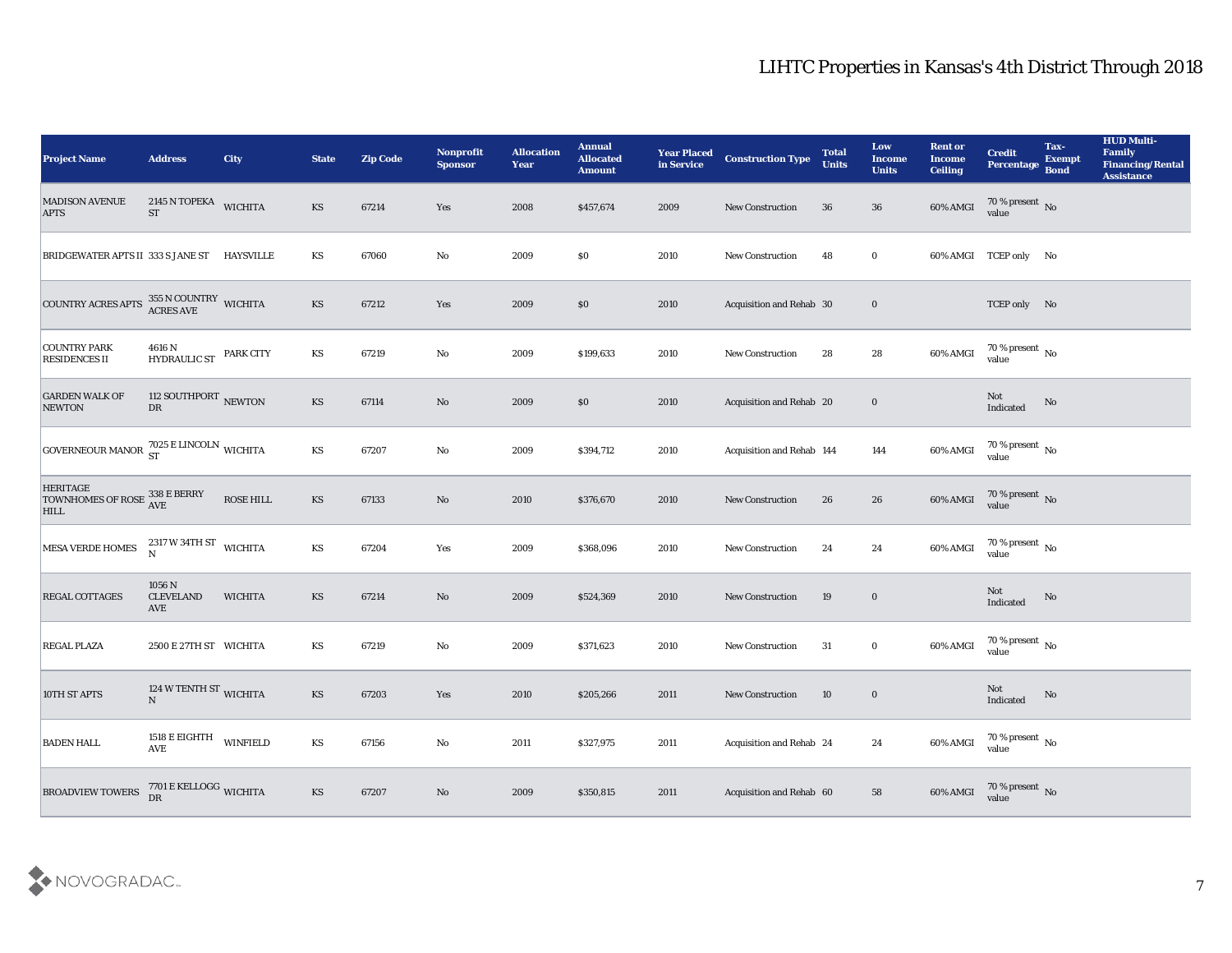| <b>Project Name</b>                                            | <b>Address</b>                                              | <b>City</b>                | <b>State</b>           | <b>Zip Code</b> | Nonprofit<br><b>Sponsor</b> | <b>Allocation</b><br><b>Year</b> | <b>Annual</b><br><b>Allocated</b><br><b>Amount</b> | <b>Year Placed</b><br>in Service | <b>Construction Type</b>                                                          | <b>Total</b><br><b>Units</b> | Low<br><b>Income</b><br><b>Units</b> | <b>Rent or</b><br><b>Income</b><br><b>Ceiling</b> | <b>Credit</b><br>Percentage             | Tax-<br><b>Exempt</b><br><b>Bond</b> | <b>HUD Multi-</b><br>Family<br>Financing/Rental<br><b>Assistance</b> |
|----------------------------------------------------------------|-------------------------------------------------------------|----------------------------|------------------------|-----------------|-----------------------------|----------------------------------|----------------------------------------------------|----------------------------------|-----------------------------------------------------------------------------------|------------------------------|--------------------------------------|---------------------------------------------------|-----------------------------------------|--------------------------------------|----------------------------------------------------------------------|
| <b>HOMESTEAD SENIOR</b><br><b>RESIDENCES</b><br><b>MULVANE</b> | $220\,\mathrm{E}\,\mathrm{ROCK}\,\mathrm{RD}$ MULVANE<br>CT |                            | KS                     | 67110           | Yes                         | 2011                             | \$588,189                                          | 2011                             | <b>New Construction</b>                                                           | 40                           | 11                                   |                                                   | $70\,\%$ present $\,$ No value          |                                      |                                                                      |
| <b>MARKET STREET</b><br><b>LOFTS</b>                           | 718 N MARKET<br><b>ST</b>                                   | <b>WICHITA</b>             | <b>KS</b>              | 67214           | No                          | 2011                             | \$543,342                                          | 2011                             | Acquisition and Rehab 48                                                          |                              | $\bf{0}$                             | 50% AMGI                                          | $70\,\%$ present $\,$ No value          |                                      |                                                                      |
| <b>FIELDSTONE APTS</b><br>PHASE III                            | <b>5050 N MAIZE</b><br>RD                                   | <b>MAIZE</b>               | KS                     | 67101           | $\mathbf{No}$               | 2012                             | \$512,014                                          | 2012                             | <b>New Construction</b>                                                           | 48                           | $\bf{0}$                             |                                                   | Not<br>Indicated                        | No                                   |                                                                      |
| MAGIC CIRCLE I                                                 | $301$ MAGIC CIR $\_$ EUREKA<br>RD                           |                            | <b>KS</b>              | 67045           | No                          | 2012                             | \$185,840                                          | 2012                             | Both New Construction 24<br>and $\ensuremath{\mathrm{A}}/\ensuremath{\mathrm{R}}$ |                              | 24                                   |                                                   | Not<br>Indicated                        | $\rm\thinspace No$                   |                                                                      |
| <b>SUNFLOWER PLAZA II</b>                                      | $1543$ N KANSAS WICHITA ST                                  |                            | KS                     | 67214           | No                          | 2012                             | \$504,024                                          | 2013                             | <b>New Construction</b>                                                           | 34                           | $\bf{0}$                             | 60% AMGI                                          | $70\,\%$ present $\,$ No value          |                                      |                                                                      |
| <b>LINWOOD</b><br><b>RESIDENCES</b>                            | 2002 S<br>HYDRAULIC ST                                      | <b>WICHITA</b>             | KS                     | 67211           |                             | Insufficient<br>Data             | $\$0$                                              | 2014                             | Not Indicated                                                                     | 180                          | 162                                  | 60% AMGI                                          | Not<br>Indicated                        | No                                   | No                                                                   |
| FRENCH QUARTER II 1504 N. KANSAS WICHITA                       |                                                             |                            | KS                     | 67214           |                             | 2014                             | $\$0$                                              | 2015                             | Not Indicated                                                                     | $\bf{0}$                     | $\bf{0}$                             | 60% AMGI                                          | 70 % present<br>value                   |                                      |                                                                      |
| <b>OSAGE PLACE OR</b><br><b>OSAGE APARTMENTS</b>               |                                                             | 100 N SUMMIT ARKANSAS CITY | KS                     | 67005           |                             | 1990                             | \$0\$                                              | 2015                             | Acquisition and Rehab 38                                                          |                              | 38                                   | 60% AMGI TCEP only                                |                                         |                                      |                                                                      |
| PARRISH LOFTS                                                  | MULTIPLE<br><b>ADDRESSES</b>                                | <b>PRATT</b>               | KS                     | 67214           |                             | 2015                             | \$0\$                                              | 2015                             | Not Indicated                                                                     | $\bf{0}$                     | $\bf{0}$                             | 60% AMGI                                          | 30 % present<br>value                   |                                      |                                                                      |
| <b>REHWINKEL APTS</b>                                          | 1415 E. 6TH<br>$\operatorname{AVENUE}$                      | <b>WINFIELD</b>            | $\mathbf{K}\mathbf{S}$ | 67156           |                             | 1993                             | $\$0$                                              | 2015                             | Acquisition and Rehab 36                                                          |                              | 36                                   | 60% AMGI TCEP only                                |                                         |                                      |                                                                      |
| <b>RUSHPOINTE APTS</b>                                         | 32ND N.<br><b>GOVERNEOUR</b>                                | <b>WICHITA</b>             | KS                     | 67226           |                             | 2015                             | \$0\$                                              | 2015                             | Not Indicated                                                                     | $\bf{0}$                     | $\bf{0}$                             | 60% AMGI                                          | 70 % present<br>value                   |                                      |                                                                      |
| <b>WEDGEWOOD</b><br><b>APARTMENTS</b>                          | 842<br><b>HOMESTEAD</b>                                     | WELLINGTON                 | $\mathbf{K}\mathbf{S}$ | 67152           |                             | 2015                             | \$433,559                                          | 2015                             | <b>New Construction</b>                                                           | 40                           | 40                                   | 60% AMGI                                          | $70\,\%$ present $\,\mathrm{Yes}$ value |                                      | $\mathbf{N}\mathbf{o}$                                               |
| <b>BLUFFVIEW PLACE</b>                                         | 1329 SOUTH<br><b>BLUFFVIEW</b>                              | <b>WICHITA</b>             | KS                     | 67218           |                             | 2016                             | \$425,222                                          | 2016                             | <b>New Construction</b>                                                           | 28                           | ${\bf 28}$                           | 60% AMGI                                          | 70 % present $_{\rm Yes}$<br>value      |                                      | $\rm No$                                                             |

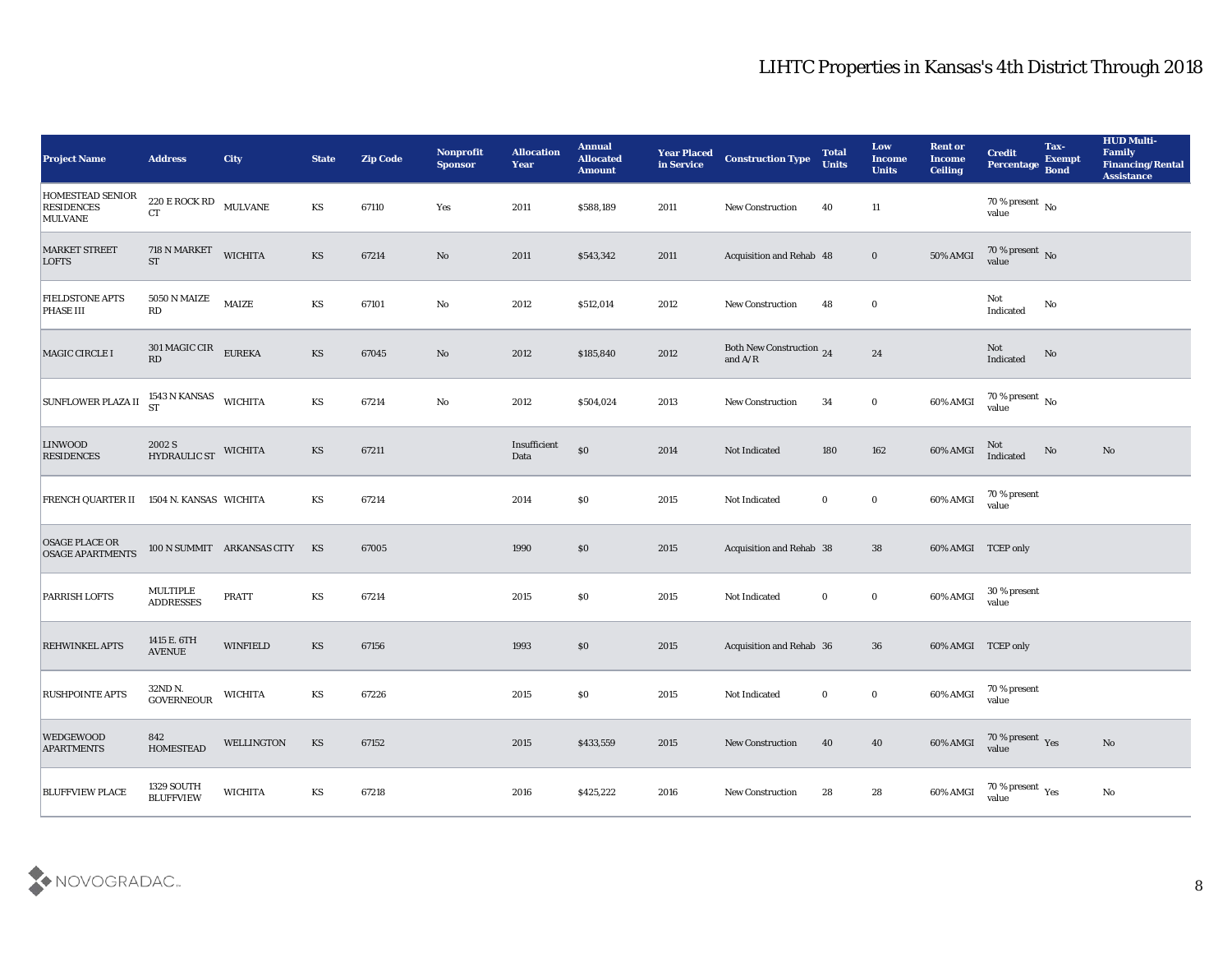| <b>Project Name</b>                                           | <b>Address</b>                                  | <b>City</b>                    | <b>State</b>           | <b>Zip Code</b> | Nonprofit<br><b>Sponsor</b> | <b>Allocation</b><br><b>Year</b> | <b>Annual</b><br><b>Allocated</b><br><b>Amount</b> | <b>Year Placed</b><br>in Service | <b>Construction Type</b> | <b>Total</b><br><b>Units</b> | Low<br><b>Income</b><br><b>Units</b> | <b>Rent or</b><br><b>Income</b><br><b>Ceiling</b> | <b>Credit</b><br>Percentage Bond | Tax-<br><b>Exempt</b> | <b>HUD Multi-</b><br>Family<br><b>Financing/Rental</b><br><b>Assistance</b> |
|---------------------------------------------------------------|-------------------------------------------------|--------------------------------|------------------------|-----------------|-----------------------------|----------------------------------|----------------------------------------------------|----------------------------------|--------------------------|------------------------------|--------------------------------------|---------------------------------------------------|----------------------------------|-----------------------|-----------------------------------------------------------------------------|
| <b>PRAIRIE POINTE</b><br><b>MCPHERSON</b>                     | 101 EAST IOWA MCPHERSON<br>$\operatorname{AVE}$ |                                | KS                     | 67054           |                             | 2015                             | \$595,908                                          | 2016                             | <b>New Construction</b>  | 45                           | 45                                   | 60% AMGI                                          | $\frac{70\%}{9}$ present Yes     |                       | No                                                                          |
| <b>KEYSTONE PLACE</b>                                         | 534 S. JULIA                                    | WICHITA                        | KS                     | 67209           | No                          | 2017                             | \$450,000                                          | 2017                             | <b>New Construction</b>  | 32                           | 32                                   | 60% AMGI                                          | 70 % present<br>value            |                       | $\rm\thinspace No$                                                          |
| <b>SUNNYDALE POINTE</b><br><b>APARTMENTS</b>                  | 500 W. 33RD<br>STREET N.                        | <b>WICHITA</b>                 | KS                     | 67204           | No                          | 2017                             | \$500,000                                          | 2017                             | <b>New Construction</b>  | 48                           | 43                                   | 60% AMGI                                          | 70 % present<br>value            |                       | $\mathbf{N}\mathbf{o}$                                                      |
| <b>BROADSTONE VILLAS 5700 N LYCEE</b><br><b>APARTMENTS II</b> | <b>STREET</b>                                   | <b>BEL AIRE</b>                | KS                     | 67226           | No                          | 2017                             | \$565,805                                          | 2018                             | <b>New Construction</b>  | 60                           | 54                                   | 60% AMGI                                          | 70 % present<br>value            |                       | $\mathbf{N}\mathbf{o}$                                                      |
| FUNSTON INDEPENDEN FUNSTON                                    | 3410 E.<br><b>STREET</b>                        | <b>WICHITA</b>                 | <b>KS</b>              | 67218           | No                          | 2016                             | \$214,256                                          | 2018                             | <b>New Construction</b>  | 22                           |                                      | 22 60% AMGI                                       | 70 % present<br>value            |                       | $\rm\thinspace No$                                                          |
| PRAIRIE FIRE RESIDEN PADDINGTON NEWTON                        | 1736<br><b>CIRCLE</b>                           |                                | KS                     | 67114           | No                          | 2017                             | \$814,714                                          | 2018                             | <b>New Construction</b>  | 57                           | 50                                   | 60% AMGI                                          | 70 % present<br>value            |                       | No                                                                          |
| SOUTH CREEK APARTM <sup>3703-3809 ROSS</sup> WICHITA          |                                                 |                                | KS                     | 67210           | No                          | 2017                             | \$664,650                                          | 2018                             | <b>New Construction</b>  | 72                           | 72                                   | 60% AMGI                                          | 70 % present<br>value            |                       | $\mathbf{N}\mathbf{o}$                                                      |
| SUNFLOWER GARDENS AVE WEDDRIA VALLEY CENTER KS                |                                                 |                                |                        | 67147           | Yes                         | 2018                             | \$333,225                                          | 2018                             | <b>New Construction</b>  | 28                           | 27                                   | 60% AMGI                                          | 70 % present<br>value            |                       | No                                                                          |
| <b>LINWOOD</b><br><b>RESIDENCES II</b>                        | 2138 S<br>MINNEAPOLIS WICHITA<br>AVE            |                                | KS                     | 67211           |                             | Insufficient<br>Data             | $\$0$                                              | Insufficient<br>Data             | Not Indicated            | $\mathbf{2}$                 | $\bf{0}$                             |                                                   | Not<br>Indicated                 |                       |                                                                             |
| <b>SUNFLOWER</b><br><b>GARDENS PHASE II</b>                   | AVE                                             | 440 N EMPORIA VALLEY CENTER KS |                        | 67147           |                             | Insufficient<br>Data             | \$0                                                | Insufficient<br>Data             | Not Indicated            | 18                           | $\bf{0}$                             |                                                   | Not<br>Indicated                 |                       |                                                                             |
| <b>THE VILLAS AT</b><br><b>HAMPTON LAKES</b>                  | 4027<br><b>MANCHESTER</b>                       | MAIZE                          | KS                     | 67101           |                             | Insufficient<br>Data             | $\$0$                                              | Insufficient<br>Data             | Not Indicated            | 3                            | $\bf{0}$                             |                                                   | Not<br>Indicated                 |                       |                                                                             |
| <b>CROSS CREEK APART I</b>                                    | 7750 E 32ND ST WICHITA                          |                                | $\mathbf{K}\mathbf{S}$ | 67226           | $\mathbf {No}$              | 1988                             | \$0                                                | 1988                             | New Construction         | 50                           | $50\,$                               |                                                   | $70\,\%$ present $\,$ No value   |                       |                                                                             |
| <b>EXCHANGE</b>                                               | $1838\;{\rm S}$ EXCHANGE ST                     | <b>WICHITA</b>                 | $\mathbf{K}\mathbf{S}$ | 67213           | $\rm\thinspace No$          | 1988                             | $\$0$                                              | 1988                             | Acquisition and Rehab 1  |                              | $\mathbf{1}$                         |                                                   | $70\,\%$ present $\,$ No value   |                       |                                                                             |

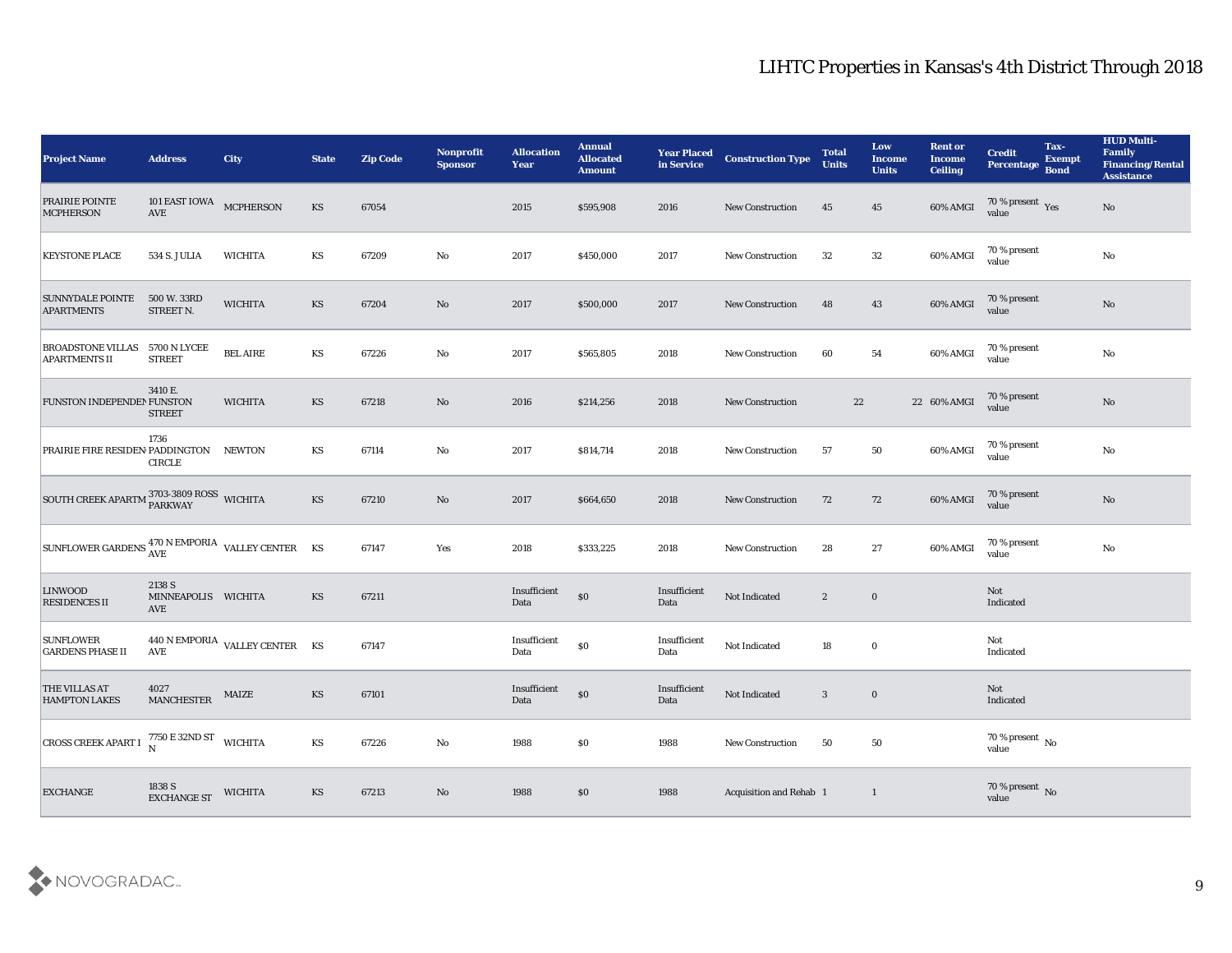| <b>Project Name</b>                                         | <b>Address</b>              | City                     | <b>State</b>           | <b>Zip Code</b> | Nonprofit<br><b>Sponsor</b> | <b>Allocation</b><br>Year | <b>Annual</b><br><b>Allocated</b><br><b>Amount</b> | <b>Year Placed<br/>in Service</b> | <b>Construction Type</b>                  | <b>Total</b><br>Units | Low<br><b>Income</b><br><b>Units</b> | <b>Rent or</b><br><b>Income</b><br><b>Ceiling</b> | <b>Credit</b><br>Percentage                 | Tax-<br><b>Exempt</b><br><b>Bond</b> | <b>HUD Multi-</b><br>Family<br><b>Financing/Rental</b><br><b>Assistance</b> |
|-------------------------------------------------------------|-----------------------------|--------------------------|------------------------|-----------------|-----------------------------|---------------------------|----------------------------------------------------|-----------------------------------|-------------------------------------------|-----------------------|--------------------------------------|---------------------------------------------------|---------------------------------------------|--------------------------------------|-----------------------------------------------------------------------------|
| <b>MEC PROPERTIES</b>                                       | 813 LULU ST                 | <b>AUGUSTA</b>           | KS                     | 67010           | No                          | 1988                      | \$0\$                                              | 1988                              | Both New Construction $\,$ 6 $\,$ and A/R |                       | $\bf 6$                              |                                                   | <b>Both 30%</b><br>and 70%<br>present value | No                                   |                                                                             |
| <b>MUNNELL</b>                                              | 1132 W<br><b>MUNNELL ST</b> | <b>WICHITA</b>           | KS                     | 67213           | No                          | 1988                      | $\$0$                                              | 1988                              | Acquisition and Rehab 1                   |                       | $\mathbf{1}$                         |                                                   | $70\,\%$ present $\,$ No value              |                                      |                                                                             |
| PRAIRIE MEADOWS                                             | 424 SECTION<br>LINE RD      | <b>GARDEN PLAIN</b>      | KS                     | 67050           | $\mathbf {No}$              | 1988                      | \$0                                                | 1988                              | New Construction                          | 12                    | 12                                   |                                                   | $30\,\%$ present $\,$ No value              |                                      |                                                                             |
| <b>SUNFLOWER APTS</b><br><b>WHITEWATER</b>                  |                             | 615 S MAIN ST WHITEWATER | KS                     | 67154           | $\mathbf{N}\mathbf{o}$      | 1987                      | \$0                                                | 1988                              | New Construction                          | 12                    | 12                                   |                                                   | $30\,\%$ present $\,$ No value              |                                      |                                                                             |
| <b>SUNFLOWER PLAZA I</b>                                    | 1432 N KANSAS WICHITA ST    |                          | $\mathbf{K}\mathbf{S}$ | 67214           | $\mathbf{No}$               | 1987                      | \$0\$                                              | 1988                              | Existing                                  | 133                   | 133                                  |                                                   | $30\,\%$ present $\,$ No value              |                                      |                                                                             |
| <b>BERKSHIRE APTS I</b>                                     | 8820 W<br>WESTLAWN ST       | <b>WICHITA</b>           | KS                     | 67212           | $\mathbf{N}\mathbf{o}$      | 1988                      | \$0                                                | 1989                              | New Construction                          | 90                    | 90                                   |                                                   | $70\,\%$ present $\,$ No value              |                                      |                                                                             |
| <b>CROSS CREEK APART II</b> $^{7750}_{N}$ E 32ND ST WICHITA |                             |                          | KS                     | 67226           | No                          | 1988                      | \$0\$                                              | 1989                              | <b>New Construction</b>                   | 60                    | 60                                   |                                                   | $70\,\%$ present $\,$ No value              |                                      |                                                                             |
| CROSS CREEK APART 7750 E 32ND ST<br>III                     | ${\bf N}$                   | <b>WICHITA</b>           | <b>KS</b>              | 67226           | $\mathbf{N}\mathbf{o}$      | 1988                      | \$0                                                | 1989                              | New Construction                          | 36                    | 36                                   |                                                   | $70\,\%$ present $\,$ No $\,$ value         |                                      |                                                                             |
| <b>PWK WELLINGTON</b><br>PHASES I & I                       | 815 N<br>WOODLAWN ST        | WELLINGTON               | KS                     | 67152           | $\mathbf{No}$               | 1989                      | \$0\$                                              | 1989                              | Acquisition and Rehab 96                  |                       | 96                                   |                                                   | $30\,\%$ present $\,$ No value              |                                      |                                                                             |
| WILLIAMSBURG<br><b>RESIDENTIAL I</b>                        | 2613 E HARRY<br><b>ST</b>   | <b>WICHITA</b>           | $\mathbf{K}\mathbf{S}$ | 67211           | $\mathbf{N}\mathbf{o}$      | 1988                      | \$0                                                | 1989                              | <b>New Construction</b>                   | 70                    | 70                                   |                                                   | $70\,\%$ present $\,$ No value              |                                      |                                                                             |
| <b>BERKSHIRE APTS II</b>                                    | 8820W<br><b>WESTLAWN ST</b> | <b>WICHITA</b>           | KS                     | 67212           | No                          | 1989                      | \$0                                                | 1990                              | <b>New Construction</b>                   | 66                    | 66                                   |                                                   | $70\,\% \,present \over value$              |                                      |                                                                             |
| <b>SUN VALLEYS PHASES</b><br>I & II                         | 1325 MONEY ST AUGUSTA       |                          | $\mathbf{K}\mathbf{S}$ | 67010           | $\mathbf {No}$              | 1989                      | \$0                                                | 1990                              | New Construction                          | 66                    | $\bf 66$                             |                                                   | $30\,\%$ present $\,$ No value              |                                      |                                                                             |
| <b>OSAGE PLACE APTS</b>                                     | 100 N SUMMIT<br><b>ST</b>   | ARKANSAS CITY KS         |                        | 67005           | ${\bf No}$                  | 1990                      | \$55,051                                           | 1990                              | <b>New Construction</b>                   | 38                    | ${\bf 38}$                           |                                                   | $30\,\%$ present $\,$ No value              |                                      |                                                                             |

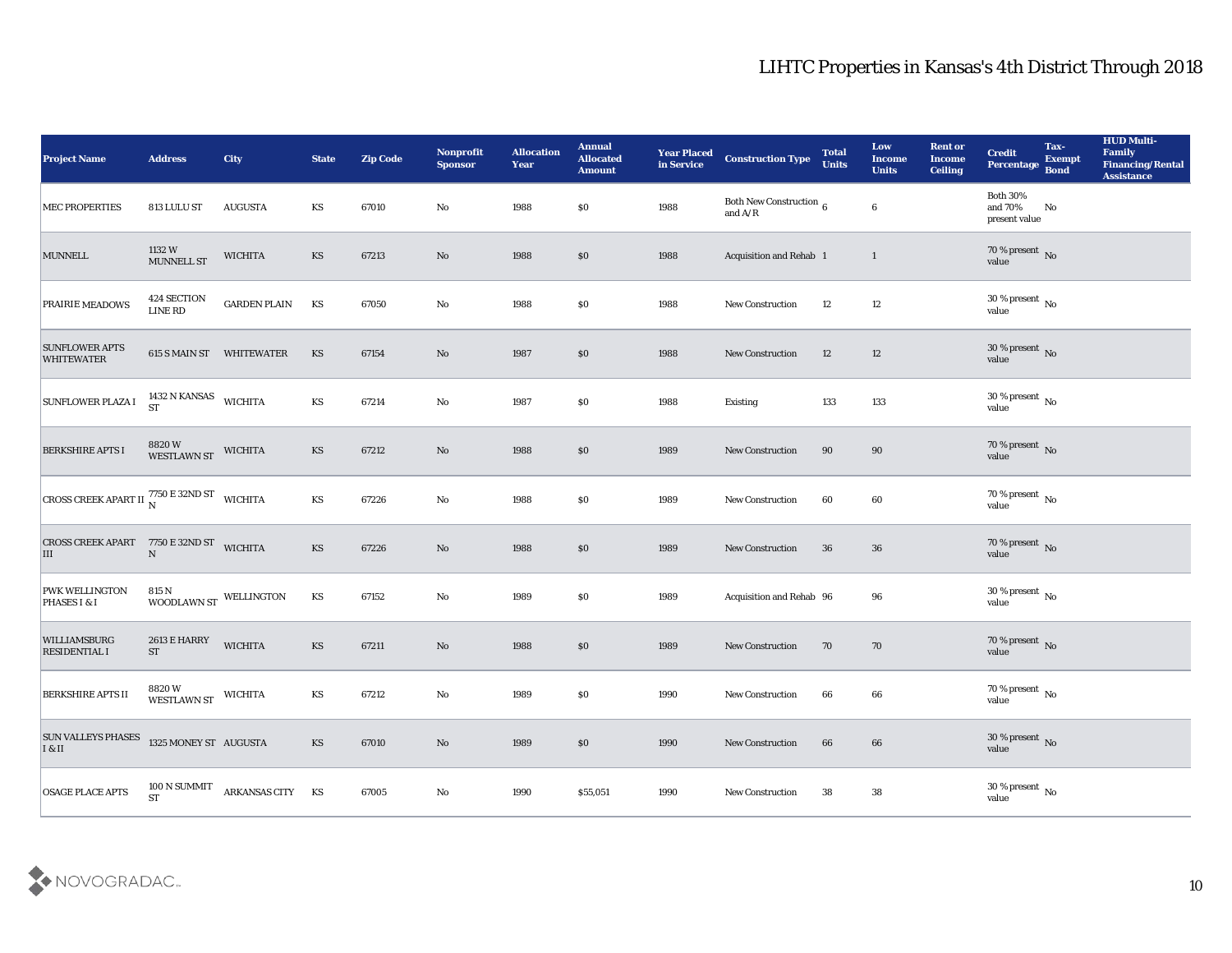| <b>Project Name</b>                           | <b>Address</b>                             | <b>City</b>                    | <b>State</b>           | <b>Zip Code</b> | Nonprofit<br><b>Sponsor</b> | <b>Allocation</b><br><b>Year</b> | <b>Annual</b><br><b>Allocated</b><br><b>Amount</b> | <b>Year Placed</b><br>in Service | <b>Construction Type</b>                                                          | <b>Total</b><br><b>Units</b> | Low<br><b>Income</b><br><b>Units</b> | <b>Rent or</b><br><b>Income</b><br><b>Ceiling</b> | <b>Credit</b><br>Percentage                | Tax-<br><b>Exempt</b><br><b>Bond</b> | <b>HUD Multi-</b><br>Family<br><b>Financing/Rental</b><br><b>Assistance</b> |
|-----------------------------------------------|--------------------------------------------|--------------------------------|------------------------|-----------------|-----------------------------|----------------------------------|----------------------------------------------------|----------------------------------|-----------------------------------------------------------------------------------|------------------------------|--------------------------------------|---------------------------------------------------|--------------------------------------------|--------------------------------------|-----------------------------------------------------------------------------|
| WILLIAMSBURG<br><b>RESIDENTIAL II</b>         | 2613 E HARRY<br><b>ST</b>                  | <b>WICHITA</b>                 | <b>KS</b>              | 67211           | No                          | 1989                             | $\$0$                                              | 1990                             | <b>New Construction</b>                                                           | 56                           | 56                                   |                                                   | $70\,\%$ present $\,$ No $\,$ value        |                                      |                                                                             |
| <b>BELLE PLAINE APTS</b>                      |                                            | 415 N MAIN ST BELLE PLAINE     | KS                     | 67013           | No                          | 1991                             | $\$0$                                              | 1991                             | New Construction                                                                  | 12                           | 12                                   |                                                   | $30\,\%$ present $\,$ No value             |                                      |                                                                             |
| <b>CROSS CREEK IV</b>                         | 7750 E 32ND ST<br>N                        | <b>WICHITA</b>                 | <b>KS</b>              | 67226           | $\mathbf{N}\mathbf{o}$      | 1991                             | \$262,091                                          | 1991                             | <b>New Construction</b>                                                           | 60                           | 60                                   |                                                   | Not<br>Indicated                           | $\rm No$                             |                                                                             |
| MT CARMEL VILLAGE                             | 101 N MOUNT<br>CARMEL ST                   | <b>WICHITA</b>                 | KS                     | 67203           | $\mathbf{No}$               | 1991                             | \$268,024                                          | 1991                             | <b>New Construction</b>                                                           | 168                          | 168                                  |                                                   | Not<br>Indicated                           | $\rm No$                             |                                                                             |
| SPRING CREEK APTS I                           | <b>1804 E OSAGE</b><br>RD                  | <b>DERBY</b>                   | <b>KS</b>              | 67037           | No                          | 1991                             | \$309,009                                          | 1991                             | <b>New Construction</b>                                                           | 72                           | 72                                   |                                                   | Not<br>Indicated                           | No                                   |                                                                             |
| <b>ARKANSAS CITY</b><br><b>SUNFLOWER APTS</b> | 1515 N NINTH<br><b>ST</b>                  | <b>ARKANSAS CITY</b>           | KS                     | 67005           | $\mathbf{No}$               | 1990                             | \$16,998                                           | 1991                             | Both New Construction 12<br>and $\ensuremath{\mathrm{A}}/\ensuremath{\mathrm{R}}$ |                              | $12\,$                               |                                                   | $30\,\%$ present $\,$ No value             |                                      |                                                                             |
| <b>RIVERFRONT</b><br><b>RESIDENCES</b>        | 1555 W 23RD ST WICHITA<br>$\mathbf N$      |                                | <b>KS</b>              | 67204           | No                          | 1990                             | \$139,944                                          | 1991                             | <b>New Construction</b>                                                           | 52                           | 52                                   |                                                   | Not<br>Indicated                           | $\rm No$                             |                                                                             |
| <b>WINFIELD</b><br><b>SUNFLOWER APTS</b>      | 1803 E 19TH<br><b>AVE</b>                  | <b>WINFIELD</b>                | KS                     | 67156           | No                          | 1990                             | \$16,590                                           | 1991                             | Both New Construction 12<br>and $\ensuremath{\mathrm{A}}/\ensuremath{\mathrm{R}}$ |                              | $12\,$                               |                                                   | 30 % present $\,$ No $\,$<br>value         |                                      |                                                                             |
| <b>SUNFLOWER APTS</b><br>MEDICINE LODGE       |                                            | 600 CURRY LN MEDICINE LODGE KS |                        | 67104           | No                          | 1990                             | \$10,637                                           | 1991                             | <b>New Construction</b>                                                           | 14                           | $\bf{0}$                             |                                                   | Not<br>Indicated                           | No                                   |                                                                             |
| <b>CROSS CREEK V</b>                          | 7750 E 32ND ST<br>$\mathbf N$              | <b>WICHITA</b>                 | KS                     | 67226           | No                          | 1991                             | \$222,066                                          | 1992                             | <b>New Construction</b>                                                           | 68                           | 50                                   |                                                   | Not<br>Indicated                           | No                                   |                                                                             |
| <b>PARK MEADOWS</b>                           | 309 S LAURA ST WICHITA                     |                                | <b>KS</b>              | 67211           | No                          | 1990                             | \$257,150                                          | 1992                             | <b>New Construction</b>                                                           | 96                           | 96                                   |                                                   | Not<br>Indicated                           | No                                   |                                                                             |
| <b>SPRING CREEK APTS II</b>                   | $1804\to \mathrm{OSAGE}$<br>RD             | <b>DERBY</b>                   | $\mathbf{K}\mathbf{S}$ | 67037           | $\mathbf {No}$              | 1991                             | \$167,366                                          | 1992                             | New Construction                                                                  | 50                           | ${\bf 50}$                           |                                                   | $70\,\%$ present $\,$ No value             |                                      |                                                                             |
| WACO/KINCAID                                  | <b>2158 S WACO</b><br>$\operatorname{AVE}$ | <b>WICHITA</b>                 | $\mathbf{K}\mathbf{S}$ | 67213           | $\rm\thinspace No$          | 1992                             | \$891                                              | 1992                             | Acquisition and Rehab 2                                                           |                              | $\boldsymbol{2}$                     |                                                   | $\operatorname{\mathsf{Not}}$<br>Indicated | No                                   |                                                                             |